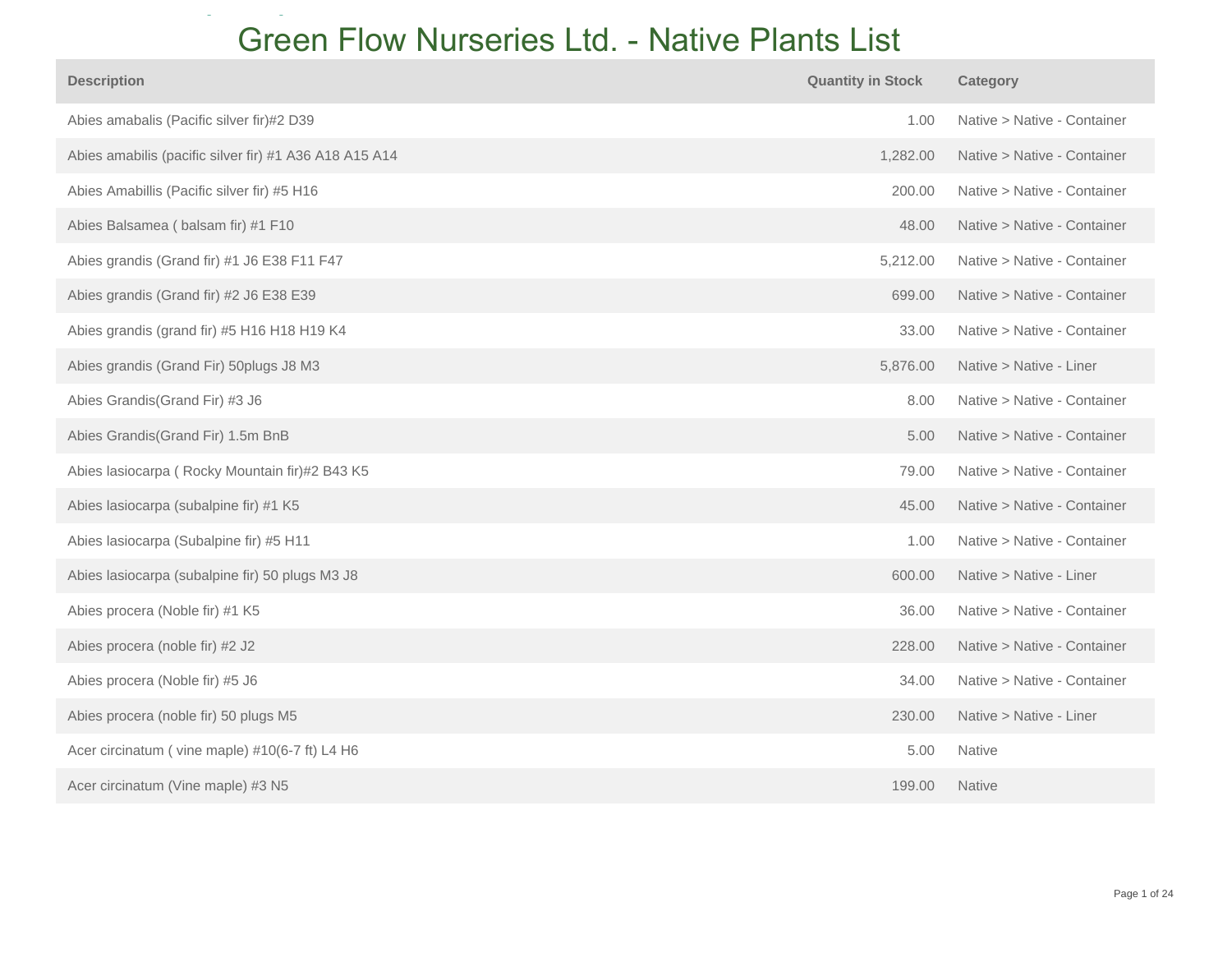| Acer circinatum (Vine maple)#1 D5 I21 I22 I26     | 2,383.00 | Native                  |
|---------------------------------------------------|----------|-------------------------|
| Acer circinatum(Vine maple)#5 H7                  | 6.00     | <b>Native</b>           |
| Acer circinatum(Vine maple) #2 B13 B14 B45 B47    | 60.00    | Native                  |
| Acer glabrum (Douglas maple) #2 B54               | 35.00    | Native                  |
| Acer glabrum (Rocky mountain maple)#1 K5          | 33.00    | Native                  |
| Acer glabrum (Rocky mountain maple)#5 H4 H6       | 376.00   | <b>Native</b>           |
| Acer glabrum. (Rocky Mountain Maple)#10 G28       | 2.00     | Native                  |
| Acer glabrum. (Rocky Mountain Maple)#15 G28       | 6.00     | Native                  |
| Acer glabrum. (Rocky Mountain Maple)#7 L3         | 9.00     | <b>Native</b>           |
| Acer macrophyllum (Big leaf maple) #1 I45 I54 I58 | 2,240.00 | Native                  |
| Acer Macrophyllum (Big leaf maple) 50Plugs J8 K5  | 4,940.00 | Native > Native - Liner |
| Acer macrophyllum (Big leaf maple)#10 F21 L8 L9   | 7.00     | Native                  |
| Acer macrophyllum (big maple) # 2 B59 B60 D35     | 5.00     | Native                  |
| Acer macrophyllum (bigleaf maple) #3 E22 E23      | 394.00   | Native                  |
| Acer macrophyllum (Bigleaf maple) #5 E 24 E25 G11 | 0.00     | Native                  |
| Achillea millefolium (Common yarrow) #1 M2        | 36.00    | Native                  |
| Achillea millefolium (Common yarrow) #6cm J8      | 176.00   | Native                  |
| Achillea millifolium (yarrow) 10cm J8             | 3,260.00 | Native > Native - Liner |
| Achillea millifolium (yarrow) 50P                 | 706.00   | Native > Native - Liner |
| Allium cernuum (nodding onion) 10cm J8            | 438.00   | Native > Native - Liner |
| Allium cernuum (nodding onion) 50 P K11           | 100.00   | Native                  |
| Alnus rubra (red alder) 50 plugs K8               | 350.00   | <b>Native</b>           |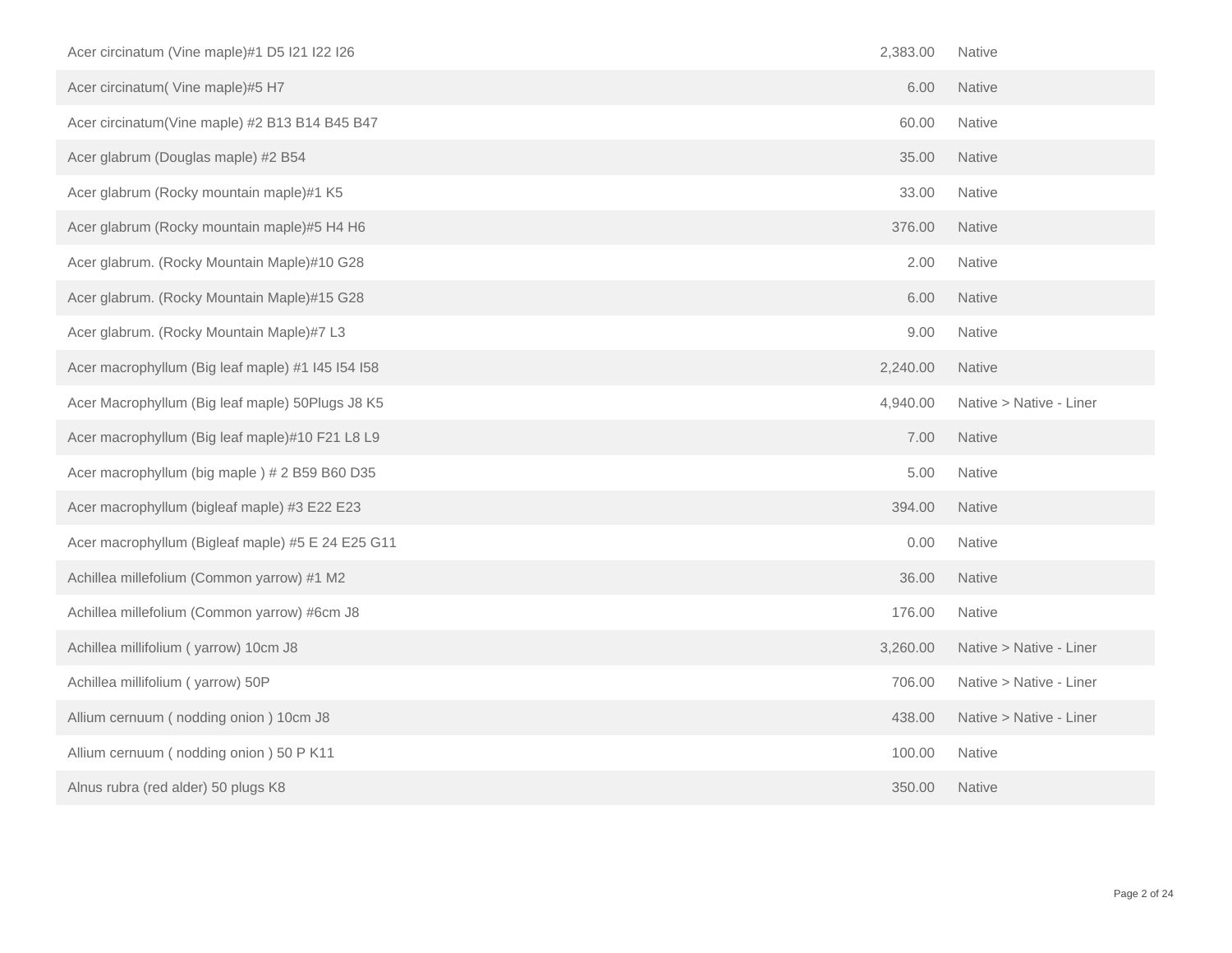| Alnus rubra (red alder) #1 A25 A27 E21`                    | 1,703.00 | Native                      |
|------------------------------------------------------------|----------|-----------------------------|
| Alnus rubra (Red alder) #3 D34                             | 286.00   | <b>Native</b>               |
| Alnus rubra (red alder) #5 G5 G22 G25                      | 2.00     | <b>Native</b>               |
| Alnus Rubra (Red Alder)#10 G25                             | 7.00     | Native                      |
| Alnus rubra (red alder)#2 A28 A27                          | 194.00   | Native > Native - Container |
| Alnus sinuata (Sitka alder) #1 F14 F15 F16 E               | 2,354.00 | <b>Native</b>               |
| Alnus sinuata (Sitka Alder) #5 G8                          | 106.00   | <b>Native</b>               |
| Alnus sinuata (Sitka alder) 50 plugs I3 I64                | 975.00   | Native > Native - Liner     |
| Amelanchier alnifolia (Saskatoon berry) #5 G26             | 33.00    | <b>Native</b>               |
| Amelanchier alnifolia (saskatoon) #1 E9 E44 E45 E46 I83 VB | 2,257.00 | <b>Native</b>               |
| Amelanchier alnifolia (saskatoon) #2 B36 B38 B39 B40 E22   | 140.00   | Native                      |
| Amelanchier alnifolia (saskatoon) #10 L15 L16              | 11.00    | <b>Native</b>               |
| Amelanchier Alnifolia (saskatoon) 10cm M7                  | 375.00   | <b>Native</b>               |
| Anaphalis margaritacea (western pearly everlasting) 10cm   | 15.00    | Native > Native - Liner     |
| Angelica Lucida (Sea-Watch)10cm                            |          | Native                      |
| Aquilegia formosa (Western Columbine)10cm J8               | 467.00   | Native > Native - Liner     |
| Arbutus menziesii (Madrone) 72 P M2                        | 482.00   | Native                      |
| Arbutus unedo (Strawberry Tree)#1 VB                       | 180.00   | <b>Native</b>               |
| Arbutus unedo (Strawberry Tree)#3 N                        | 20.00    | Native                      |
| Arbutus Unedo Compacta (Dwarf Strawberry tree) 72P M2      | 72.00    | Native                      |
| Arctostaphylos uva-ursi (kinnikinnick) #1 K5 K7 A15        | 71.00    | Native > Native - Container |
| Arctostaphylos uva-ursi (kinnikinnick) #2 A15              | 13.00    | Native > Native - Container |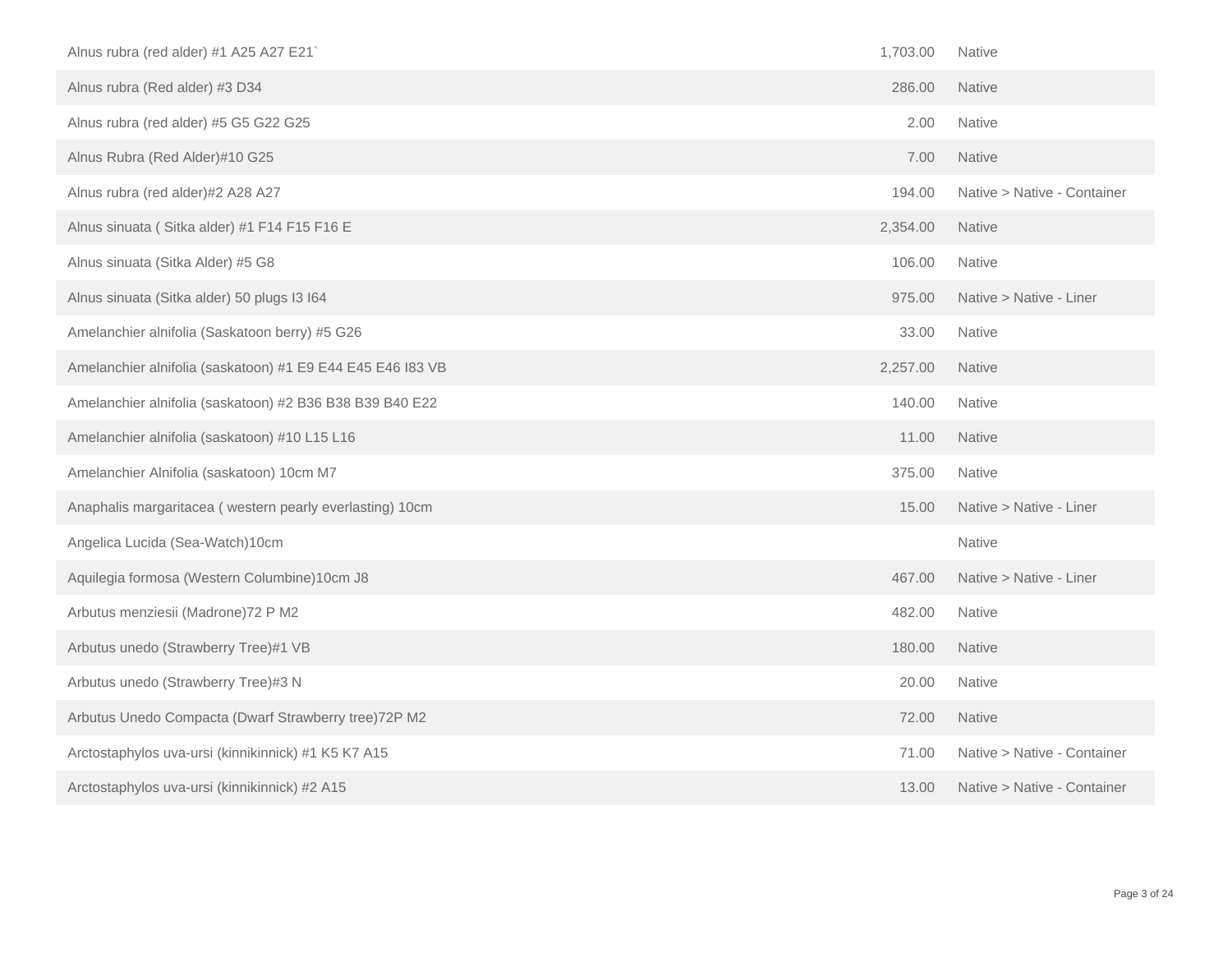| Arctostaphylos uva-ursi (Kinnikinnick) 72 P         | 1,072.00 | Native > Native - Liner     |
|-----------------------------------------------------|----------|-----------------------------|
| Arctotaphylos uva- ursi (kinnikinnick) 10 cm J8     | 61.00    | Native > Native - Liner     |
| Arctotaphylos uva- ursi (kinnikinnick) 50Plugs M2   | 0.00     | Native > Native - Liner     |
| Armeria Maritima (sea pink) 10CM I67                | 120.00   | Native > Native - Liner     |
| Artemisia sagebrush (big sagebrush) 10cm K8         | 0.00     | Native                      |
| Artemisia Sagebrush (big sagebrush) #1 I4           | 86.00    | <b>Native</b>               |
| Artemisia tridentata (Big sagebrush) 10cm K8        | 88.00    | Native                      |
| Aruncus Dioicus (goat's beard) #1 I98               | 405.00   | Native > Native - Container |
| Aruncus dioicus (goat's beard) 10cm K8              | 201.00   | Native > Native - Liner     |
| Asarum caudatum (Western Wild Winger) # 1 I115      | 1,992.00 | <b>Native</b>               |
| Aster subspicatus (Symphyotrichum subspicatum)10cm  | 164.00   | Native > Native - Liner     |
| Aster subspicatus #1                                | 780.00   | Native > Native - Container |
| Athyrium Filix - Femina #1 A11                      | 215.00   | <b>Native</b>               |
| Athyrium Filix Femina #2 A13 A15                    | 136.00   | <b>Native</b>               |
| Betula nigra 'clump'(River Birch) (8-9' ht)#15 L 31 | 29.00    | Native                      |
| Betula occidentalis (water birch) #15 F22           | 92.00    | <b>Native</b>               |
| Betula Occidentalis (Water Birch) #5 G1             | 105.00   | Native                      |
| Betula Occidentalis (water birch) 50 plugs J1       | 5,240.00 | Native > Native - Liner     |
| Betula occidentalis (water birch) #1 E31            | 294.00   | Native                      |
| Betula occidentallis (Water birch) #2 B44           | 11.00    | <b>Native</b>               |
| Betula papyrifera (Paper birch) #2 A1 A2 B44        | 1,125.00 | <b>Native</b>               |
| Betula papyrifera (Paper bir)#5 G1 G2 G3            | 175.00   | <b>Native</b>               |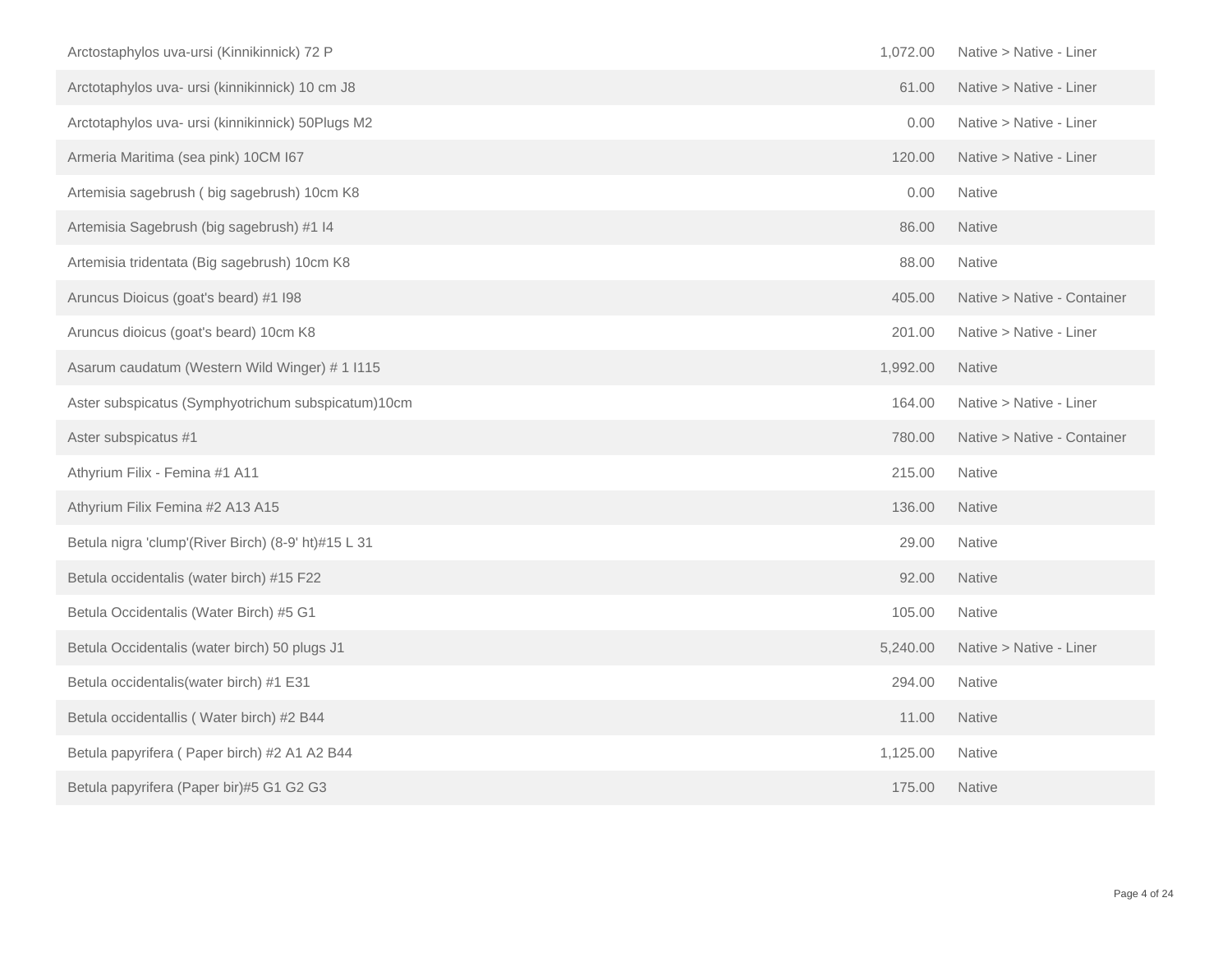| Betula papyrifera (Paper birch) #1 E32 E44 I36 A1 A5 | 1,882.00 | Native                  |
|------------------------------------------------------|----------|-------------------------|
| Betula papyrifera (paper birch) 10cm                 | 15.00    | Native > Native - Liner |
| Betula papyrifera (paper birch) 50Plugs K1           | 990.00   | Native > Native - Liner |
| Blechnum spicant (hard-fern) #2 A9 A16 K3            | 156.00   | <b>Native</b>           |
| Blechnum spicant (Deer fern) #1 A10                  | 324.00   | <b>Native</b>           |
| Calamagrostis canadensis 50 plugs F19                | 200.00   | Native                  |
| California Lilac (wild lilac) #2 J2                  | 79.00    | Native                  |
| California Litac (Ceanothus) #3 N1                   | 66.00    | <b>Native</b>           |
| Camassia Leichtlinii (great camas) 10cm I66 K6       | 45.00    | Native                  |
| camassia leichtlinii (great camas) 50 plugs J8       | 786.00   | <b>Native</b>           |
| Carex Aqualitis (water sedge)#1 F37                  | 1,500.00 | Native                  |
| Carex aquatalis (water sedge) 50 plugs J8            | 275.00   | Native > Native - Liner |
| Carex aquatilis (water sedge) #1 A19                 | 135.00   | <b>Native</b>           |
| Carex aquatilis (water sedge) 10cm J8                | 484.00   | Native                  |
| Carex densa (dense sedge) 50 plugs F20               | 2,050.00 | Native > Native - Liner |
| Carex glauca (blue sedge) #1 J9                      | 775.00   | Native                  |
| Carex Glauca (blue sedge) 50Plugs J9                 | 2,100.00 | Native                  |
| Carex lenticularis (lakeshore sedge) 50 plugs K8 F19 | 1,600.00 | <b>Native</b>           |
|                                                      |          |                         |
| Carex lyngbyei (Lyngbye's sedge)#1                   | 232.00   | <b>Native</b>           |
| Carex lyngbyei (Lyngbye's sedge)50P J8               | 1,000.00 | Native > Native - Liner |
| Carex Mertensii (Mertens' sedge) 50P K11             | 50.00    | Native                  |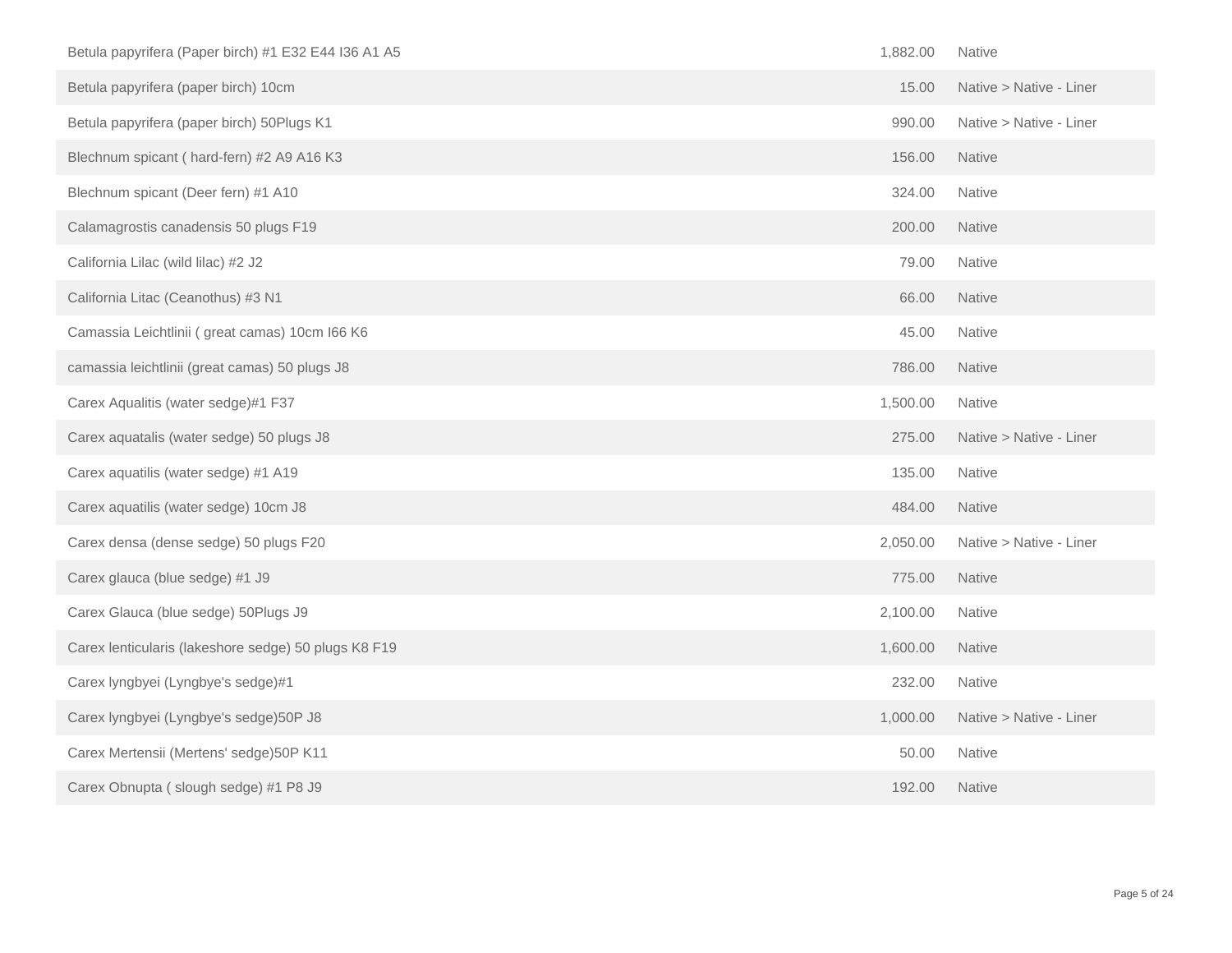| Carex obnupta (Slough sedge) 10cm J9                  | 289.00   | Native > Native - Liner |
|-------------------------------------------------------|----------|-------------------------|
| Carex obnupta (slough sedge) 50 plugs F37 M1          | 1,100.00 | Native > Native - Liner |
| Carex pachystachya (Chamisso sedge) 50 plugs I75      | 101.00   | Native                  |
| Carex pendula (pendulous sedge) #1 m6                 | 24.00    | <b>Native</b>           |
| Carex pendula (pendulous sedge) 10cm K8               | 69.00    | Native                  |
| Carex pendula 50 plugs                                |          | Native                  |
| Carex rostrata (Beaked Sedge) 50P J8                  | 299.00   | Native > Native - Liner |
| Carex Sitchensis (sitka sedge) 5OPlugs I73            | 0.00     | Native > Native - Liner |
| Carex sitchensis (water sedge) 10cm J8                | 0.00     | Native > Native - Liner |
| Carex stipata (Awl-fruited Sedge) 10 CM K8            | 108.00   | <b>Native</b>           |
| Carex stipata (awlfruit sedge) 50 plugs F18           | 0.00     | Native                  |
| Carex Utriculata (Northwest Territory) - 50 Plugs F20 | 450.00   | Native                  |
| Carex vulpinoidea (fox sedge) #1 P1                   | 55.00    | <b>Native</b>           |
| Ceanothus Impressus 'Victoria' #5 J3                  | 104.00   | <b>Native</b>           |
| Ceanothus sanguineus (redstem ceanothus) #2 B7        | 142.00   | Native                  |
| Ceanothus Victoria (California Lilac) #1 J5           | 135.00   | Native                  |
| Ceanothus Victoria (California Lilac) #5 J3           | 96.00    | Native                  |
| Ceanothus Victoria (California lilac) 6cm I4          | 320.00   | Native                  |
| Ceanothus Victoria (California Lilac) 72Plugs M2      | 360.00   | Native                  |
| Ceanthus Impressus 'Victoria' #7 N11                  | 181.00   | Native                  |
| Ceanthus Impressus'Victoria' #3 N6 N10                | 90.00    | Native                  |
| Chamaecyparis nootkatensis (Nootka cypress) #2 E32    | 220.00   | <b>Native</b>           |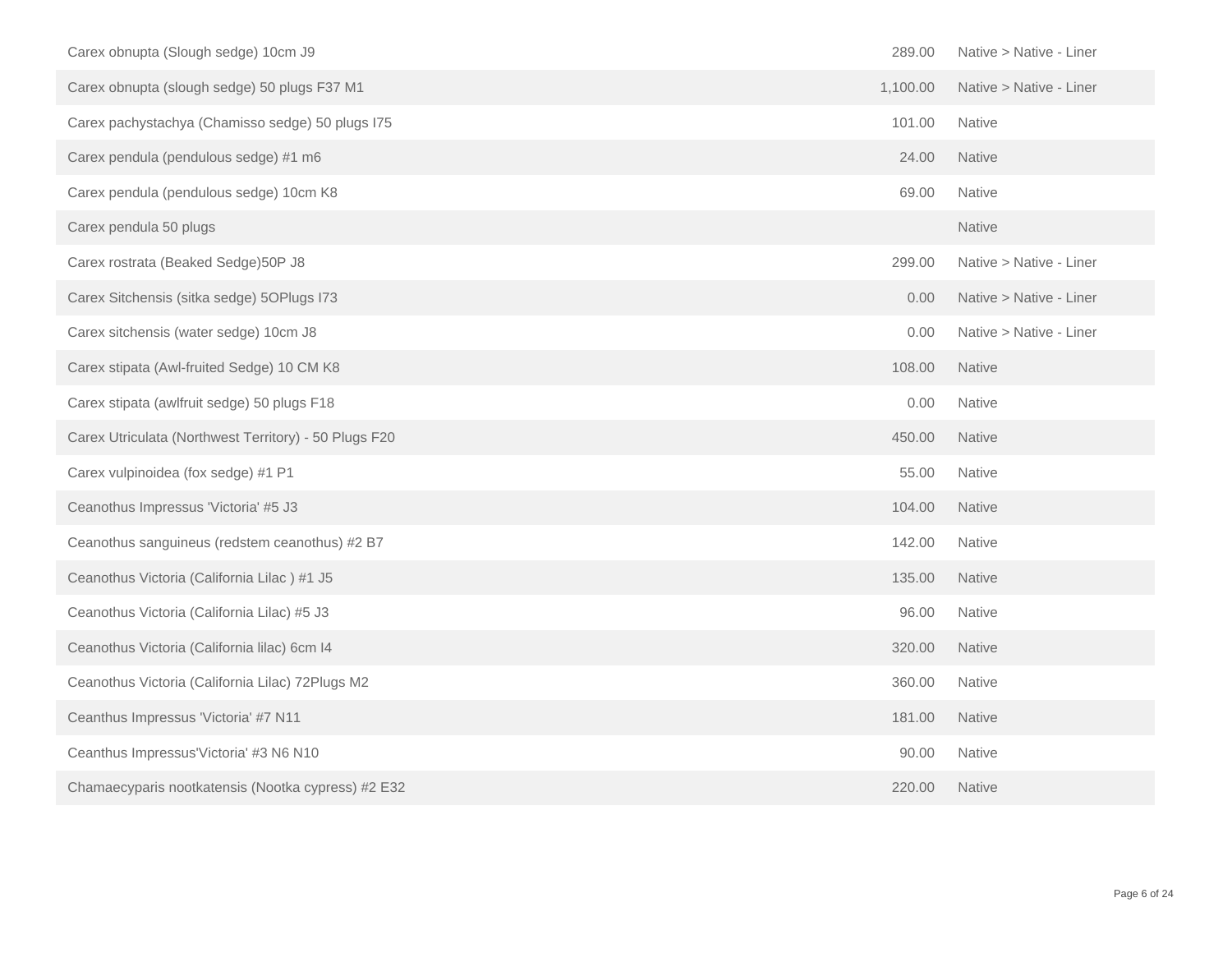| Chamaecyparis Nootkatensis (Nootka cypress) #5 H15         | 54.00     | Native                  |
|------------------------------------------------------------|-----------|-------------------------|
| Chamaecyparis Nootkatensis (Nootka cypress) #1 I16         | 0.00      | Native                  |
| Chamaecyparis nootkatensis (Nootka Cypress) #7 L4          | 47.00     | Native                  |
| Citrus microcarpa (calamondin) #1 P7 P6                    | 864.00    | <b>Native</b>           |
| Clematis occidentalis (Purple Clematis) #1 K5              | 0.00      | Native                  |
| Convallaria majalis (lily of the valley )#1 N5             | 45.00     | <b>Native</b>           |
| Cornus Canadensis (bunchberry dogwood) #1 K5 A19 K6        | 120.00    | Native                  |
| Cornus canadensis (bunchberry dogwood) 10cm M7             | 292.00    | Native > Native - Liner |
| Cornus nutallii #3 G12                                     | 0.00      | Native                  |
| Cornus Nuttallii (Pacific dogwood) #3 G12                  | 92.00     | Native                  |
| Cornus Nuttallii ( Pacific dogwood) #2 B15                 | 0.00      | Native                  |
| Cornus sericea 'Kelseyi'(Kelsey Dogwood) 10 cm M1 k8       | 305.00    | Native                  |
| Cornus Sericea 'Kelseyi'#2 N4                              | 3.00      | Native                  |
| Cornus sericea (Red osier dogwood) #2 B54 B56 B64 I22 I123 | 57.00     | Native                  |
| Cornus sericea (Red osier dogwood) #1 D3 D4 D5 D36 I       | 13.00     | Native                  |
| Cornus sericea (Red osier dogwood) #5 G32                  | 49.00     | Native                  |
| Cornus sericea (Red osier dogwood) 10 cm                   | 75.00     | Native > Native - Liner |
| Cornus Sericea (red osier) 50plugs M1                      | 12,850.00 | Native > Native - Liner |
| Cornus White Wonder #20 L29                                | 0.00      | Native                  |
| Corylus cornuta (Beaked hazelnut) #7 G14                   | 4.00      | Native                  |
| Corylus cornuta (Beaked hazelnut) #1 A2 A3 A4 A5 F34 F35   | 3,097.00  | <b>Native</b>           |
| Corylus cornuta (Beaked hazelnut) #1 F13 B20               | 156.00    | <b>Native</b>           |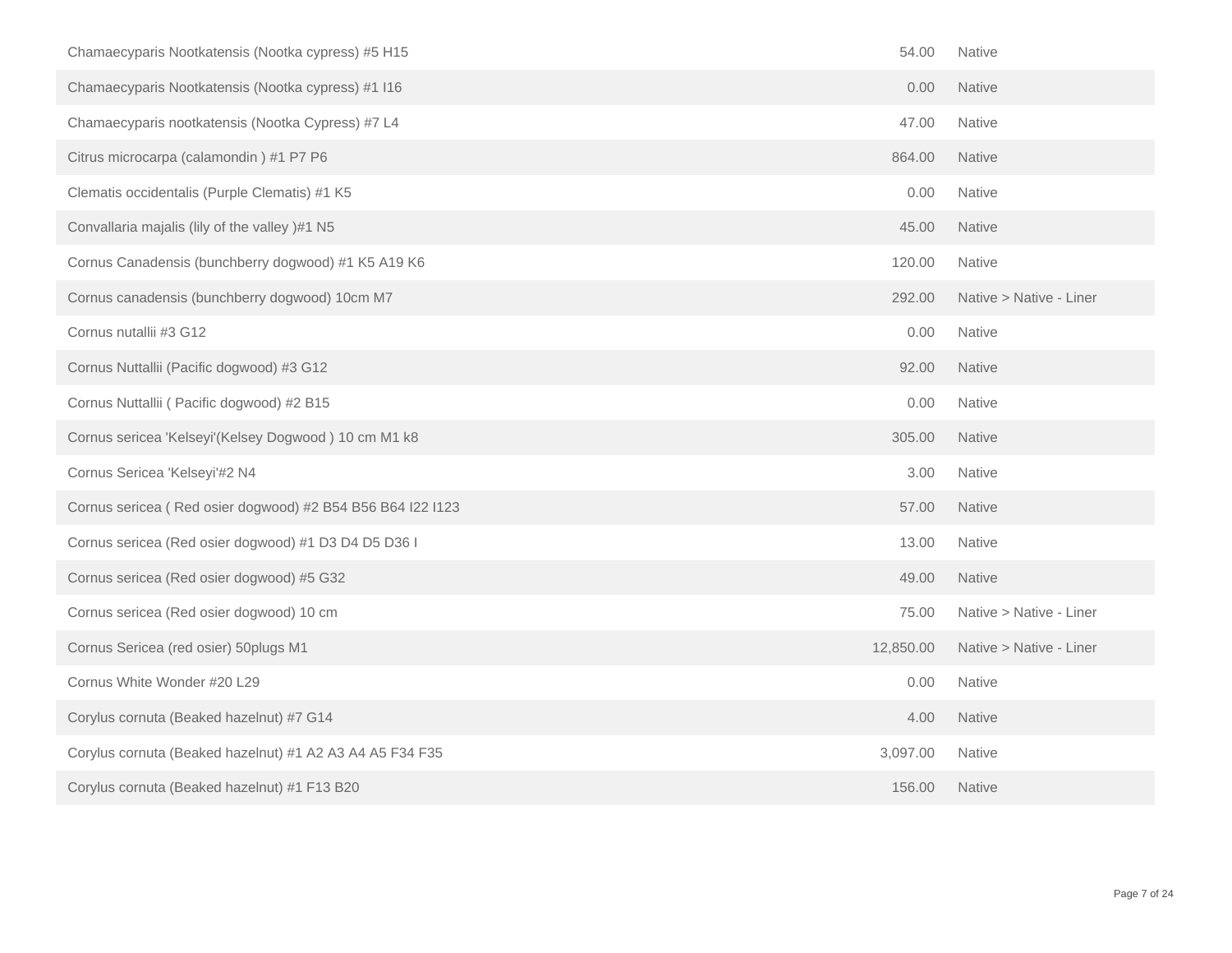| Corylus cornuta (Beaked hazelnut) #10 G19              | 7.00     | Native                  |
|--------------------------------------------------------|----------|-------------------------|
| Corylus cornuta (Beaked hazelnut) #2 B34 B35 B36       | 381.00   | <b>Native</b>           |
| Corylus cornuta (Beaked hazelnut) #5 B21               | 1.00     | <b>Native</b>           |
| Corylus Cornuta #3 H3 B21                              | 127.00   | <b>Native</b>           |
| Corylus cornuta( beaked hazelnut) 72 P M2              | 72.00    | Native                  |
| Crataegous douglasii (Black hawthorn) #5 G6 G7         | 314.00   | Native                  |
| Crataegous douglasii (Black hawthorn) #7 L35           | 80.00    | Native                  |
| Crataegous douglasii (black hawthorn) 10cm M6 K5       | 1,294.00 | <b>Native</b>           |
| Crataegous douglasii (Black hawthorn) 50Plugs M5 M6    | 140.00   | Native                  |
| Crataegous douglasii (Black hawthorn)#10 L35           | 4.00     | <b>Native</b>           |
| Crataegous douglasii (black hawthorn)#2 E35            | 973.00   | Native                  |
| Crataegous douglasii(hawthhorn) #1 I                   | 609.00   | Native                  |
| Crataegus douglasii (Black hawthorn) #3 G27            | 116.00   | Native                  |
| Creanothus Victoria (victoria california) #1 N1        | 136.00   | <b>Native</b>           |
| Deschampsia caespitosa (Tufted hairgrass) #1 M6 N1     | 157.00   | Native                  |
| Deschampsia cespitosa (Tufted Hair Grass) #10 cm M7    | 82.00    | Native                  |
| Deschampsia Cespitosa (tufted hairgrass) 50Plugs J8 J9 | 1,415.00 | Native > Native - Liner |
| Dicentra formosa (Pacific bleeding heart) #1 M7        | 2.00     | <b>Native</b>           |
| Dicentra spectabilis 50p                               |          | Native                  |
| Digitalis Purpurea(Foxglove)10cm                       | 448.00   | Native > Native - Liner |
| Dodecatheon Pulchellum (pretty shooting star) 10cm I5  | 252.00   | Native                  |
| Dryopteris expansa (spreading woodfern) #2 A12 A22     | 23.00    | <b>Native</b>           |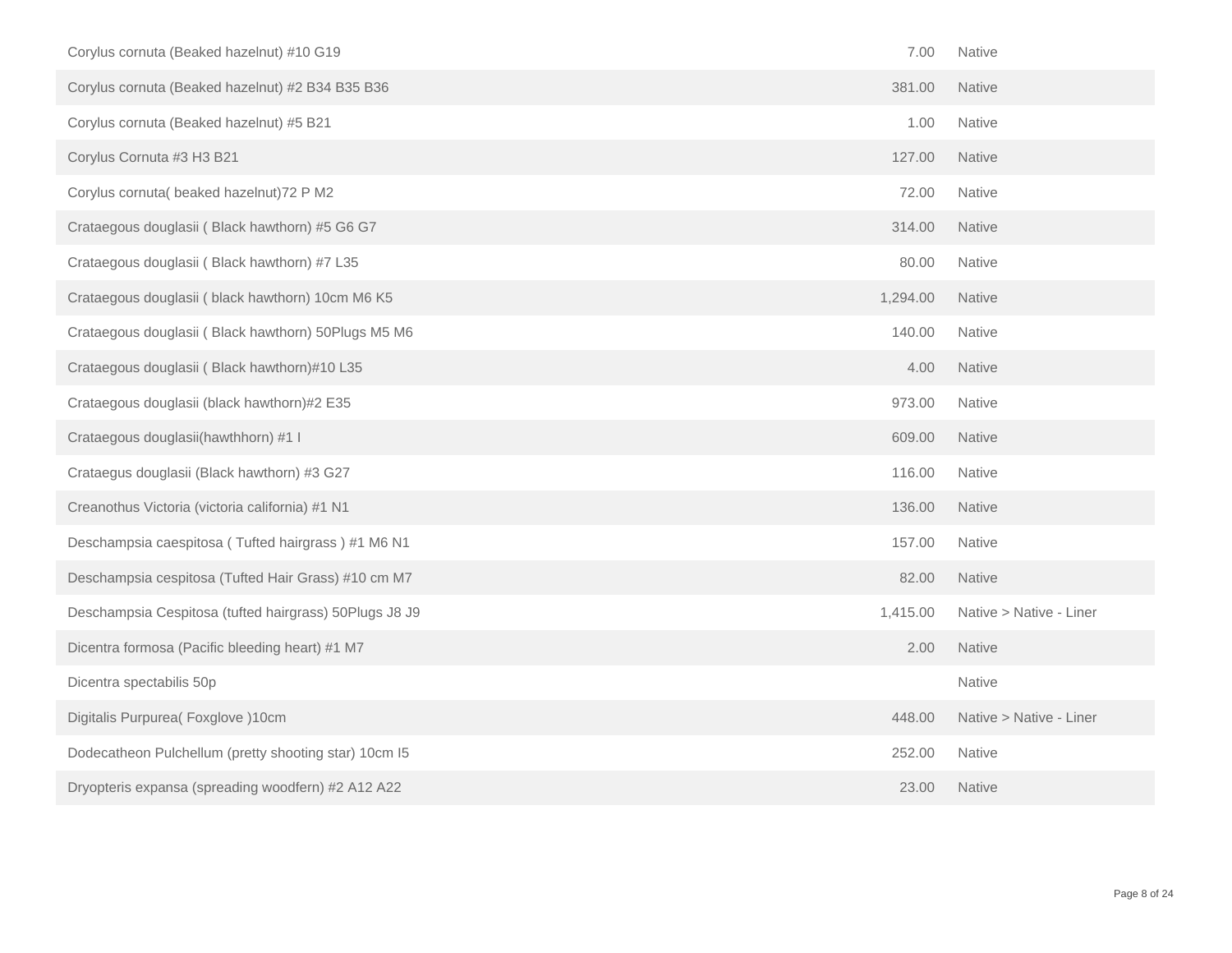| Dryopteris expansa (woodfern) #1 A12                              | 339.00   | <b>Native</b>           |
|-------------------------------------------------------------------|----------|-------------------------|
| Elaeagnus Commutata - Wolf Willow (Silverberry Wolf willow)#1 E12 | 86.00    | <b>Native</b>           |
| Eleocharis Palustris (Spike Rush) 50P J9                          | 1,025.00 | Native > Native - Liner |
| Eleocharis Palustris (spike-rush) 50Plugs J9                      | 0.00     | <b>Native</b>           |
| Elymus glaucus (blue wild rye) 50Plugs J9                         | 4,700.00 | Native > Native - Liner |
| Elymus mollis (American dune grass) #1 I5 P7 P8                   | 2,008.00 | <b>Native</b>           |
| Elymus mollis (American dune grass) #2                            | 55.00    | Native                  |
| Elymus Mollis (American dune grass) 50Plugs K11                   | 2,150.00 | <b>Native</b>           |
| Epilobium angustifolia (willowherbs) 10cm I6 I66                  | 244.00   | Native                  |
| Eriophyllum lanatum (Oregon Sunshine) 10cm K7                     | 687.00   | Native > Native - Liner |
| Festuca glauca (Elijah blue) 50Plugs M2                           | 600.00   | Native > Native - Liner |
| Festuca idahoensis (Idaho fescue) 50 plugs J8 K1`1                | 3,375.00 | Native > Native - Liner |
| Festuca rubra (Red Fescue) 50 plugs K11                           | 472.00   | Native > Native - Liner |
| Festuca rubra (Red Fescue)#1 P                                    | 500.00   | Native                  |
| Fragaria chiloenses (beach strawberry) #2 N5                      | 19.00    | Native                  |
| Fragaria chiloensis (beach strawberry) #1 M2                      | 426.00   | <b>Native</b>           |
| Fragaria chiloensis (beach strawberry) 10cm K8 J8                 | 1,849.00 | Native > Native - Liner |
| Fragaria vesca (wild strawberry) 10cm I74 J1 K11                  | 4,541.00 | Native > Native - Liner |
| Fragaria vesca (wild strawberry)#1                                | 220.00   | Native                  |
| Fragaria virginiana (wild strawberry) 10 cm K8                    | 1,125.00 | Native > Native - Liner |
| Fraxinus latifolia (Oregon ash) #5 G24                            | 60.00    | <b>Native</b>           |
| Fraxinus latifolia (Oregon ash)#2 B6                              | 333.00   | <b>Native</b>           |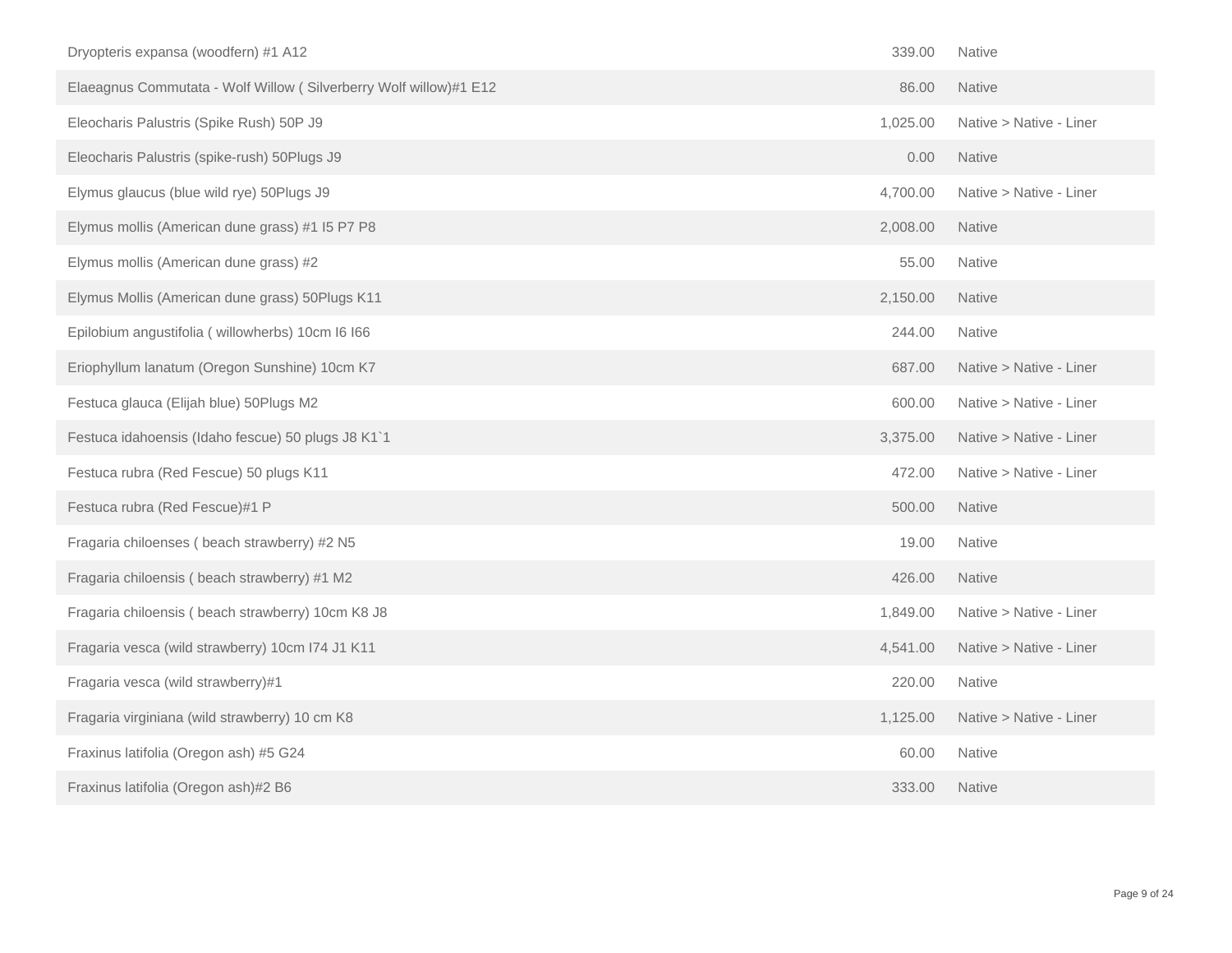| Gaultheria procumbens (eastern teaberry) # 10 cm M7           | 815.00    | Native                      |
|---------------------------------------------------------------|-----------|-----------------------------|
| Gaultheria procumbens (eastern teaberry) #1 K4 A21 K3         | 170.00    | Native                      |
| Gaultheria shallon (salal) 6cm K6 M5                          | 1,376.00  | Native > Native - Liner     |
| Gaultheria Shallon (salal) #1 K2 K4 A20                       | 4,144.00  | <b>Native</b>               |
| Gaultheria shallon (salal) #1 M2                              | 0.00      | Native                      |
| Gaultheria Shallon (salal) 128Plugs M6                        | 11,520.00 | <b>Native</b>               |
| Gaultheria shallon (Salal) 72p                                |           | Native                      |
| Gaultheria shallon (salal)#2 J4 M2 K4                         | 308.00    | <b>Native</b>               |
| Gaultheria shallon (salal) 50 plugs M6                        | 140.00    | Native                      |
| Gaultheria shallon(salal) #10cm M4 K4 J8                      | 9,655.00  | Native > Native - Liner     |
| Gaultheria shallon(salal) 72 plugs M6                         | 3,888.00  | <b>Native</b>               |
| Geum macrophyllum (largeleaf avens) 10cm I5                   | 199.00    | <b>Native</b>               |
| Glyceria grandis (American mannagrass) 50 plugs J8 F20        | 913.00    | Native > Native - Liner     |
| Glyceria grandis (American Manna Grass) #1 J9                 | 200.00    | Native > Native - Container |
| Glyceria occidentallis (northwestern mannagrass) 50 plugs F14 | 300.00    | Native > Native - Liner     |
| Grindelia Integrifolia (Puget Sound gumweed) 10cm K8 J8       | 240.00    | Native > Native - Liner     |
| Heracleum lanatum (cow parsnip)10cm J8                        | 90.00     | Native                      |
| Heuchera micrantha (crevice alumroot) 10cm I5 I6 I67          | 120.00    | Native > Native - Liner     |
| Holodiscus discolor (Ocean spray) #1 E13 VB                   | 720.00    | Native                      |
| Holodiscus discolor (ocean spray) #2 D47 D48 E13              | 8.00      | Native                      |
| Holodiscus discolor (Ocean spray) 50 P                        | 500.00    | Native > Native - Liner     |
| Holodiscus discolor(Ocean spray) #5 E13                       | 3.00      | <b>Native</b>               |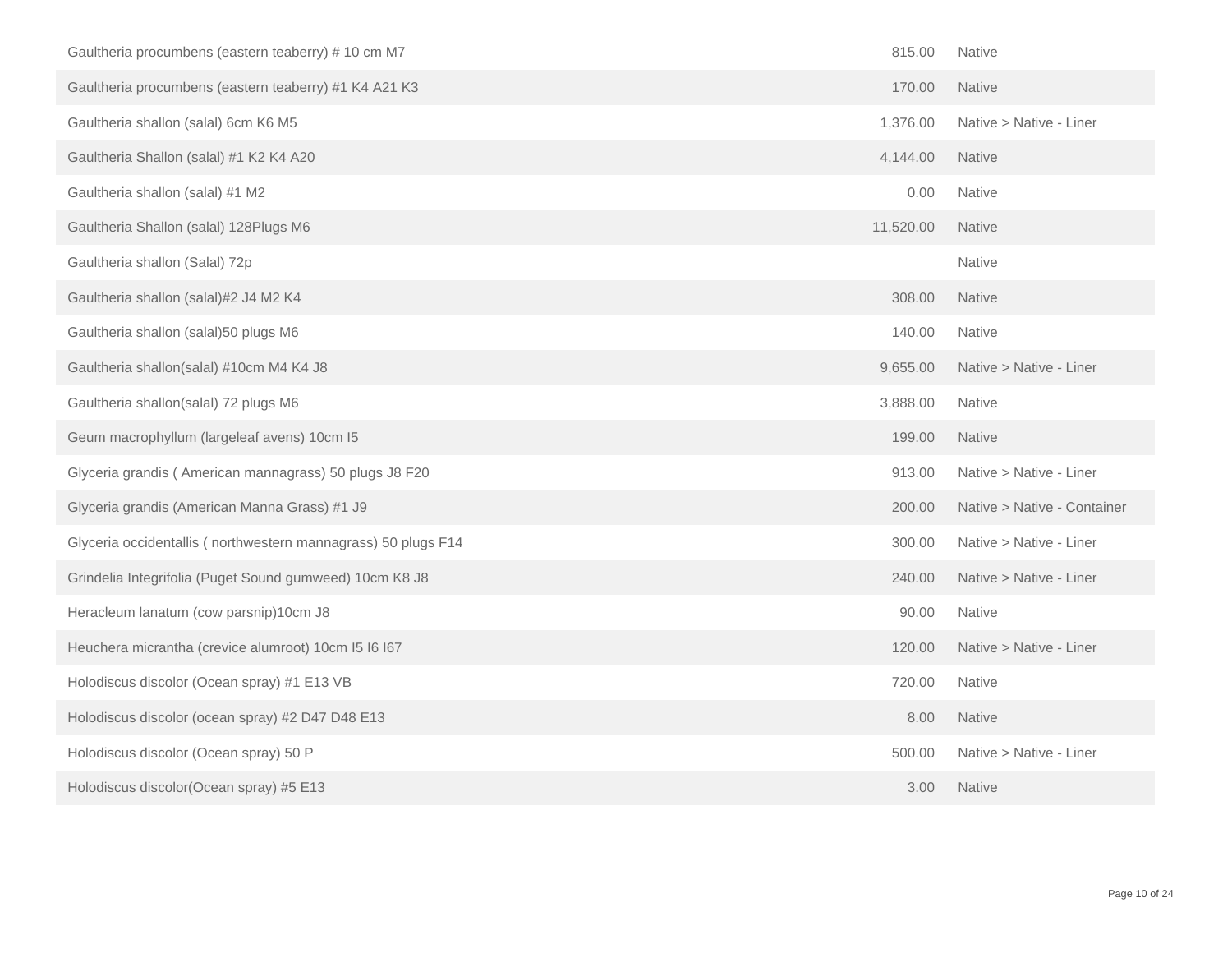| Iris Douglasiana (wildflower) 50Plugs J1 J8                       | 600.00    | Native > Native - Liner     |
|-------------------------------------------------------------------|-----------|-----------------------------|
| Iris setosa (beachhead iris) 50 plugs F3 F5 F24                   | 10,426.00 | Native > Native - Liner     |
| Iris setosa (Beachhead iris) #1 B1 F7 F26                         | 1,831.00  | <b>Native</b>               |
| Iris tenax (Oregon iris) 50 P                                     | 250.00    | Native > Native - Liner     |
| Juncus Acuminatus (tapertip rush) 50Plugs J9 K11                  | 1,900.00  | Native                      |
| Juncus balticus (Baltic rush) 50 P K11                            | 9.00      | Native > Native - Liner     |
| Juncus Effusus (soft rush) 50Plugs K8 F17 K11                     | 1.00      | Native                      |
| Juncus effusus (Soft rush) 10cm M2 J9                             | 107.00    | Native > Native - Liner     |
| Juncus ensifolius (swordleaf rush) #1                             | 180.00    | <b>Native</b>               |
| Juniperus Scopuloram'Wichita Blue'#5 J3 N5                        | 0.00      | <b>Native</b>               |
| Lathyrus Japonicus (Beach Pea) 10cm K11                           | 133.00    | <b>Native</b>               |
| Lonicera Involucrata(Twinberry) #2 N7                             | 169.00    | Native > Native - Container |
| Lonicera caerulea( blue honeysuckle) 50 P                         | 125.00    | <b>Native</b>               |
| Lonicera Involucrata (bearberry honeysuckle) #3 D2                | 194.00    | Native > Native - Container |
| Lonicera Involucrata (bearberry honeysuckle) #5 N7                | 150.00    | Native > Native - Container |
| Lonicera involucrata (bearberry honeysuckle) 50 plugs M3 K1 K9 M5 | 12,935.00 | Native > Native - Liner     |
| Lonicera involucrata (Twinberry honeysuckle) #1 I1 I62 I107 I108  | 2,067.00  | Native > Native - Container |
| Lonicera Involucrata 72P                                          | 144.00    | <b>Native</b>               |
| Lonicera involucrata(Twinberry honeysuckle) #2 I59 I60 I61 I114   | 787.00    | Native > Native - Container |
| Lonicera pileata (Box-leaved honeysuckle)#3                       | 302.00    | Native                      |
| Lonicera Pileata (Box-leaved Honey Suckle) #2 K3                  | 795.00    | Native                      |
| Lonicera pileata(Box-leaved honeysuckle) #1 K5 J4 J6 K2           | 830.00    | <b>Native</b>               |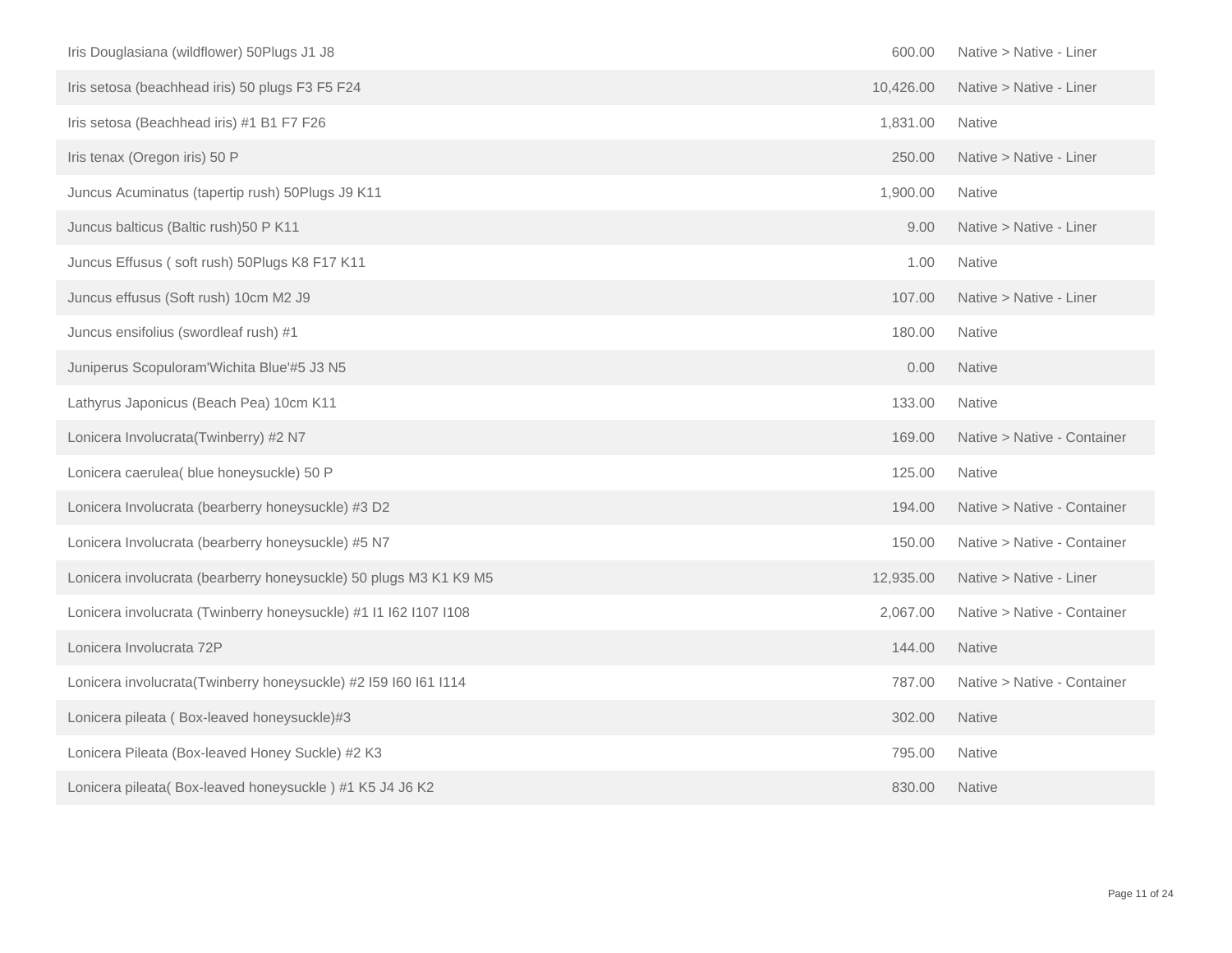| Mahonia nervosa (Oregon grape)10cm M4                            | 949.00   | <b>Native</b>               |
|------------------------------------------------------------------|----------|-----------------------------|
| Mahonia nervosa(oregon grape) #1 K3 M4                           | 2,341.00 | <b>Native</b>               |
| Maianthemum Dilatatum (False lily of the valley) #1 N1           | 0.00     | Native                      |
| Malus fusca (Pacific crabapple)#2 B23 B40                        | 173.00   | <b>Native</b>               |
| Malus fusca (Pacific crabapple) #5 G10                           | 7.00     | Native                      |
| Malus fusca (Pacific crabapple) #1 I35                           | 327.00   | <b>Native</b>               |
| Malus fusca(Paccific crabapple) 50 plugs J1                      | 1,650.00 | <b>Native</b>               |
| Malus x Fusca (Pacific Crab Apple)                               |          | Native                      |
| Oemleria cerasiformis (India plum) #1   14   15                  | 1,390.00 | <b>Native</b>               |
| Oemleria cerasiformis (Indian plum) #5 H5                        | 73.00    | <b>Native</b>               |
| Oemleria cerasiformis (osoberry) #2 D50 D51 D57                  | 239.00   | Native                      |
| Oemleria cerasiformis (osoberry) 50 P                            | 450.00   | Native > Native - Liner     |
| Pachysandra terminalis (Japanese pachysandra) 10cm K8            | 3,637.00 | Native                      |
| Pachysandra terminalis (Japanese pachysandra) 72Plugs M2         | 720.00   | <b>Native</b>               |
| Pachysandra terminalis #1 I K6                                   | 6,412.00 | Native                      |
| Philadelphus lewsii (Lewis's Mock-orange)50 Plugs M6             | 964.00   | Native > Native - Container |
| Philadelphus lewsii(Lewis's Mock-orange) #1 D60 D61 VB           | 890.00   | Native > Native - Container |
| Philladelphus lewisii (Lewis's Mock-orange)#2 D60 D61            | 1,175.00 | Native > Native - Container |
| Philladelphus lewisii (Lewis's Mock-orange)#3                    | 451.00   | Native > Native - Container |
| Physocarpus capitatus (Pacific ninebark) 50 plugs K9             | 5,025.00 | Native > Native - Liner     |
| Physocarpus capitatus (Pacific ninebark) 6cm M6                  | 1,152.00 | Native                      |
| Physocarpus capitatus (Pacific ninebark) #1 D7 D8 D9 D10 D11 I81 | 3,273.00 | <b>Native</b>               |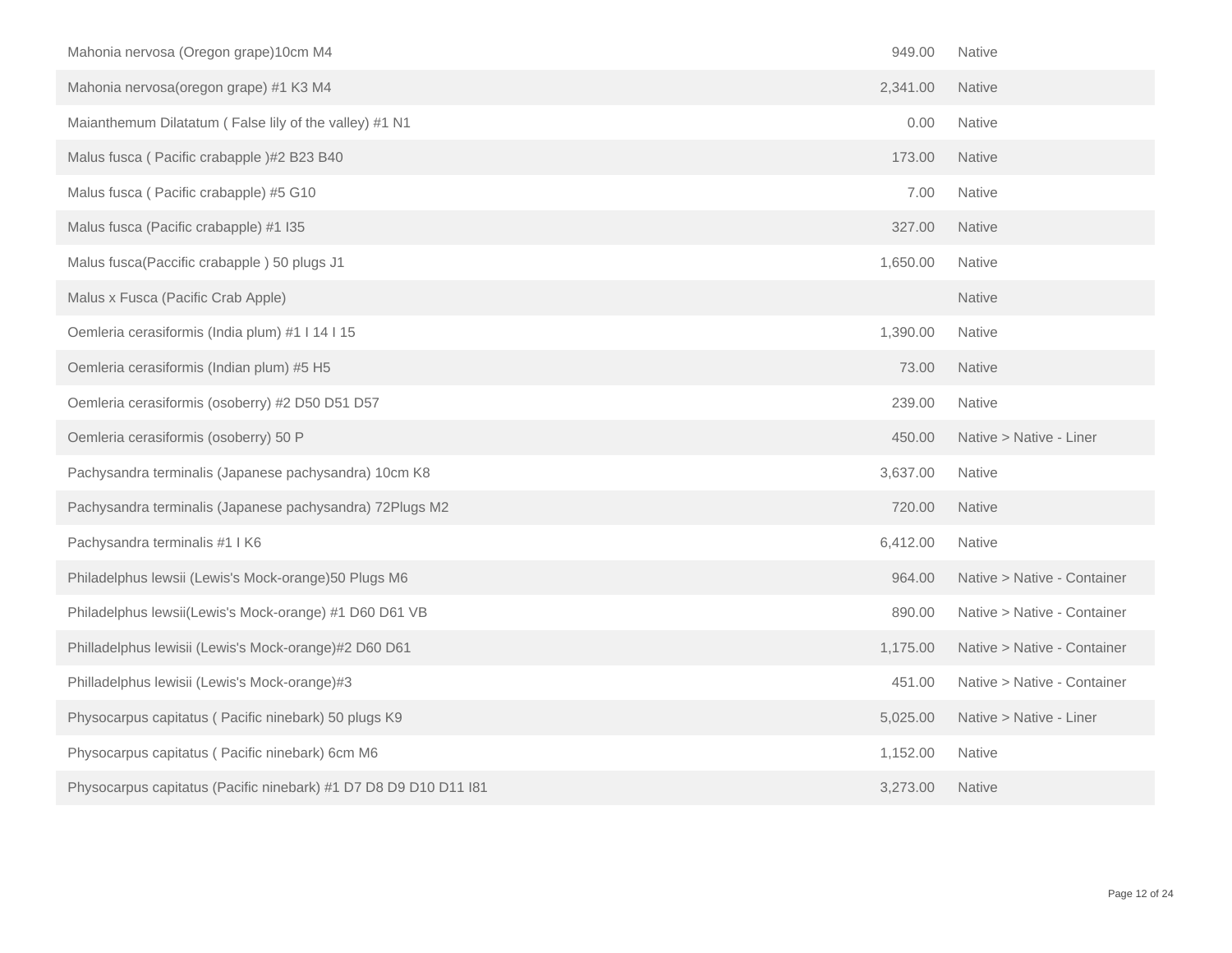| Physocarpus capitatus (Pacific ninebark) #2 D38 D39                  | 1.00     | Native                      |
|----------------------------------------------------------------------|----------|-----------------------------|
| Physocarpus capitatus (Western Ninebark) 10cm K8                     | 123.00   | <b>Native</b>               |
| Picea Glauca (white spruce) 50Plugs I76 I79 J8                       | 2,125.00 | Native                      |
| Picea glauca Var.Albertiana (white spruce) #1 M2 M7                  | 1.00     | Native > Native - Container |
| Picea glauca(White Spruce) #1 F10                                    | 96.00    | Native > Native - Container |
| Picea Sitchensis (Sitka Spruce) #1 A33 A34 A35 I77                   | 2,843.00 | Native                      |
| Picea sitchensis (Sitka spruce) 50 plugs I76 I83 J8                  | 3,921.00 | Native > Native - Liner     |
| Picea sitchensis (Sitka spruce) #10 L6 L21 L22 L27L28                | 44.00    | <b>Native</b>               |
| Picea sitchensis (Sitka spruce) #5 B52 B53                           | 0.00     | Native                      |
| Picea sitchensis (Sitka spruce)#3                                    | 491.00   | <b>Native</b>               |
| Picea sitchensis(Sitka spruce) #2 B12 B50 B51 D33 E2 E3 E30          | 3,639.00 | <b>Native</b>               |
| Pinus c. contorta (lodgepole pine) #3 G18 G29                        | 961.00   | <b>Native</b>               |
| Pinus contorta (lodgepole pine) #2 B4 E1 E2                          | 813.00   | Native                      |
| Pinus contorta (Lodgepole pine) #10 L2 L3 L23 L27 L31                | 5.00     | Native                      |
| Pinus contorta (lodgepole pine) 50 plugs I76 J8                      | 900.00   | Native > Native - Liner     |
| Pinus contorta (Shore pine) #1 I80                                   | 916.00   | Native                      |
| Pinus Contorta #15 H                                                 | 6.00     | <b>Native</b>               |
| Pinus cornuta (Lodgepole pine) #5 D26 D27 D28 D29 D30 D31 D32 G18 L3 | 329.00   | <b>Native</b>               |
| Pinus monticola (silver pine) #3 H16 H20                             | 41.00    | Native                      |
| Pinus Monticola (silver pine) 50Plugs I76 J9                         | 875.00   | Native                      |
| Pinus monticola (western white pine) #7 L32                          | 4.00     | Native                      |
| Pinus monticola( Western white pine)#1 I11 I14                       | 328.00   | <b>Native</b>               |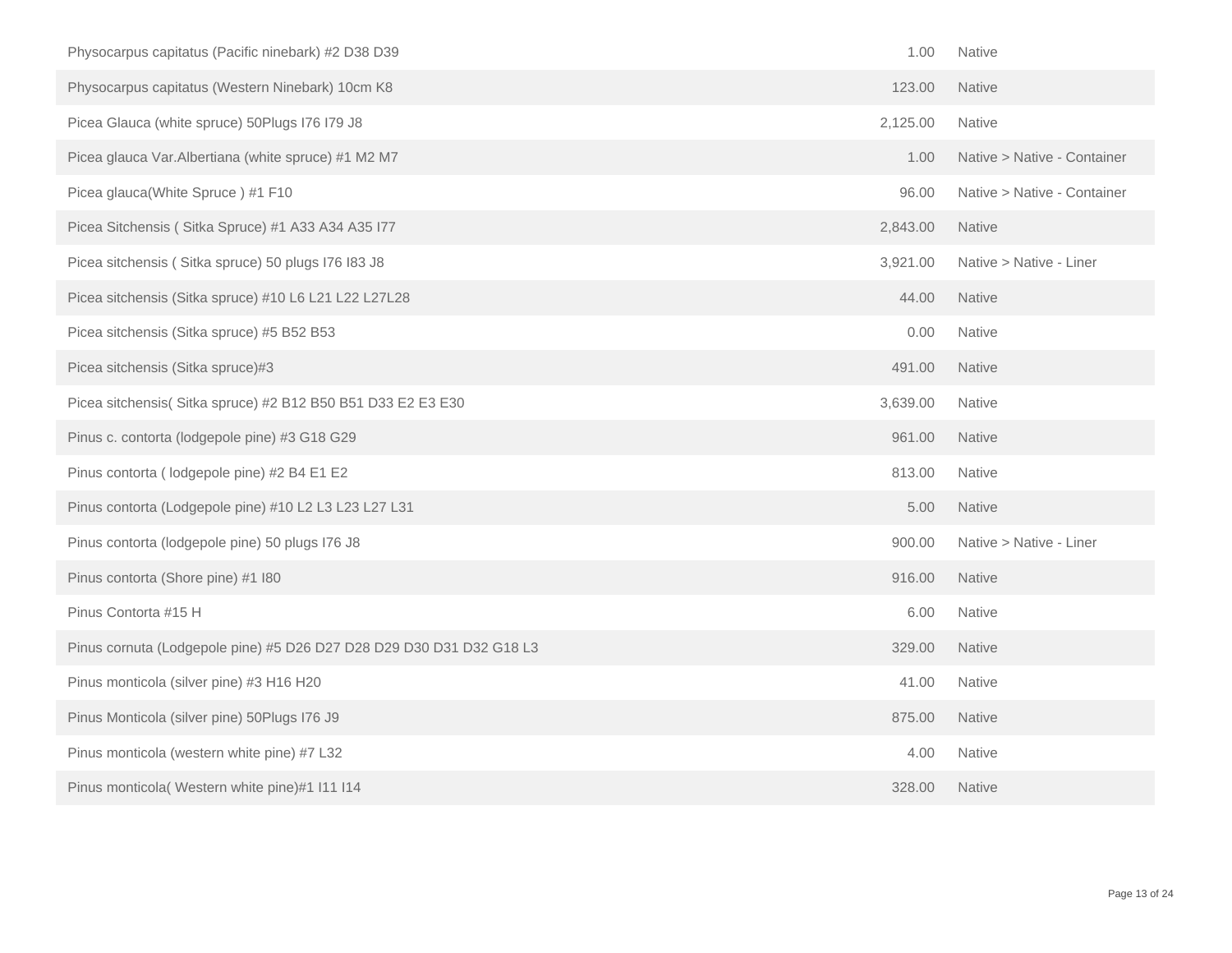| Pinus ponderosa (yellow-pine)#10 L24 L34 L35                      | 38.00     | <b>Native</b>           |
|-------------------------------------------------------------------|-----------|-------------------------|
| Pinus Ponderosa (ponderosa pine) 50Plugs J8 I79                   | 2,938.00  | Native > Native - Liner |
| Pinus ponderosa (yellow pine) #1 I30                              | 227.00    | Native                  |
| Pinus ponderosa (yellow pine) #2 B58                              | 36.00     | <b>Native</b>           |
| Pinus ponderosa (yellow pine) #5 H18 H19 H20                      | 208.00    | <b>Native</b>           |
| Plantago Maritima(sea plantain) 50 P                              | 1,200.00  | Native > Native - Liner |
| Polystichum munitum (Sword Fern) #1 A6 A7 B3 J5                   | 64.00     | <b>Native</b>           |
| Polystichum munitum (sword fern) 10 cm K7                         | 2,219.00  | Native > Native - Liner |
| Polystichum munitum (Western sword fern) #3 K6                    | 193.00    | Native                  |
| Polystichum munitum (western swordfern)#2 B15 B17 K2              | 184.00    | <b>Native</b>           |
| Populus Tremuloides (quaking aspen) #15 (7-8 ft ht)               | 14.00     | <b>Native</b>           |
| Populus Tremuloides (quaking aspen) #5 F21 G12                    | 49.00     | Native                  |
| Populus tremuloides (quaking aspen)#1 J4 B1                       | 239.00    | <b>Native</b>           |
| Populus tremuloides (quaking aspen)#2 B33 F2 E10 E30              | 609.00    | <b>Native</b>           |
| Populus tremuloides (quaking aspen)#3 G21                         | 33.00     | Native                  |
| Populus Trichocarpa (black cottonwood) 50Plugs J9 K1 K9           | 402.00    | Native > Native - Liner |
| Populus Trichocarpa (black cottonwood) 50Plugs K9                 | 16,400.00 | Native > Native - Liner |
| Populus trichocarpa (black cottonwood) #1 A24 A31 A32 A33 A34 B29 | 2,222.00  | <b>Native</b>           |
| Populus trichocarpa (Black cottonwood) #2 E10 E11                 | 274.00    | Native                  |
| Populus trichocarpa (Black cottonwood) #3                         | 480.00    | <b>Native</b>           |
| Populus trichocarpa (black cottonwood) #5 F1 F21 G4               | 363.00    | <b>Native</b>           |
| Potentila fruticosa (shrubby cinquefoil)10 CM K8                  | 0.00      | <b>Native</b>           |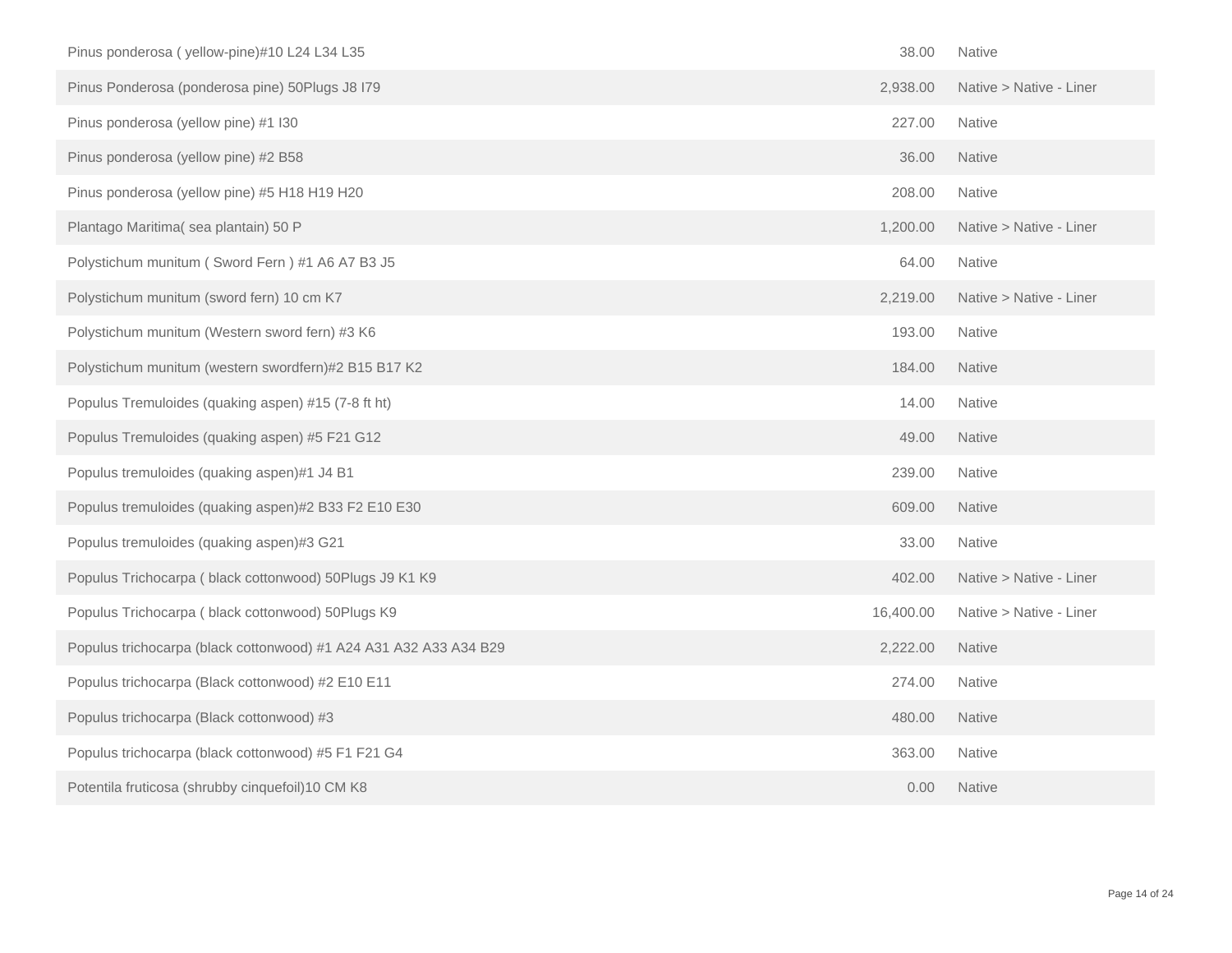| Potentilla Egedii(Sea-side Silverweed) 50P J8                               | 150.00    | Native > Native - Liner |
|-----------------------------------------------------------------------------|-----------|-------------------------|
| Potentilla Fruticosa 'Tangerine' #2 N7 N1                                   | 0.00      | Native                  |
| Potentilla Fruticosa (Shrubby cinquefoil) #1 N1                             | 135.00    | Native                  |
| Potentilla Gracilis (slender cinquefoil) 10cm K8                            | 84.00     | Native > Native - Liner |
| Prunus virginiana (Bitter berry) #5 G34                                     | 18.00     | Native                  |
| Prunus virginiana (bitter-berry) #2 B37 B38 B39                             | 1,203.00  | Native                  |
| Prunus virginiana (bitter-berry) #3                                         | 100.00    | <b>Native</b>           |
| Pseudotsuga menzeisii (Douglas fir) 50 plugs F2 F4 F23 F25 I 76 I86         | 13,517.00 | Native > Native - Liner |
| Pseudotsuga menziesii (douglas fir ) #2 D36 D37 E4 E5 E6 E8 E30             | 1,546.00  | <b>Native</b>           |
| Pseudotsuga menziesii (Douglas-fir) #1 K6 B48 B49 I113 I118 I119            | 10,794.00 | <b>Native</b>           |
| Pseudotsuga menziesii (Douglas-fir) 1.75M BnB                               | 24.00     | Native                  |
| Pseudotsuga menziesii(Douglas fir) #5 H14H17H32 H33 H35H36 H37H38H39H40 H41 | 0.00      | Native                  |
| Pseudotsuga Menziesii(Douglass Fir)#3 H38                                   | 451.00    | Native                  |
| Pteridium aquilinum (Bracken Fern) #1 A15                                   | 64.00     | <b>Native</b>           |
| Ribes Divaricatum (gooseberry)50P M2                                        | 150.00    | Native > Native - Liner |
| Ribes Sanguineum (flowering currant) #3 D1                                  | 99.00     | Native                  |
| Ribes sanguineum (flowering currant) 50Plugs K6 M2                          | 2,150.00  | <b>Native</b>           |
| Ribes sanguineum (flowering currant) 72Plugs M7 M2                          | 576.00    | <b>Native</b>           |
| Ribes sanguineum (Redflowering currant) #2 B32                              | 1.00      | Native                  |
| Ribes sanguineum (flowering currant) 10cm K8                                | 103.00    | Native                  |
| Ribes sanguineum(Red flowering currant) #1 E38,E39                          | 1,462.00  | Native                  |
| Rosa Acicularis (prickly wild rose) #1 M7 J4 B57 E25                        | 795.00    | <b>Native</b>           |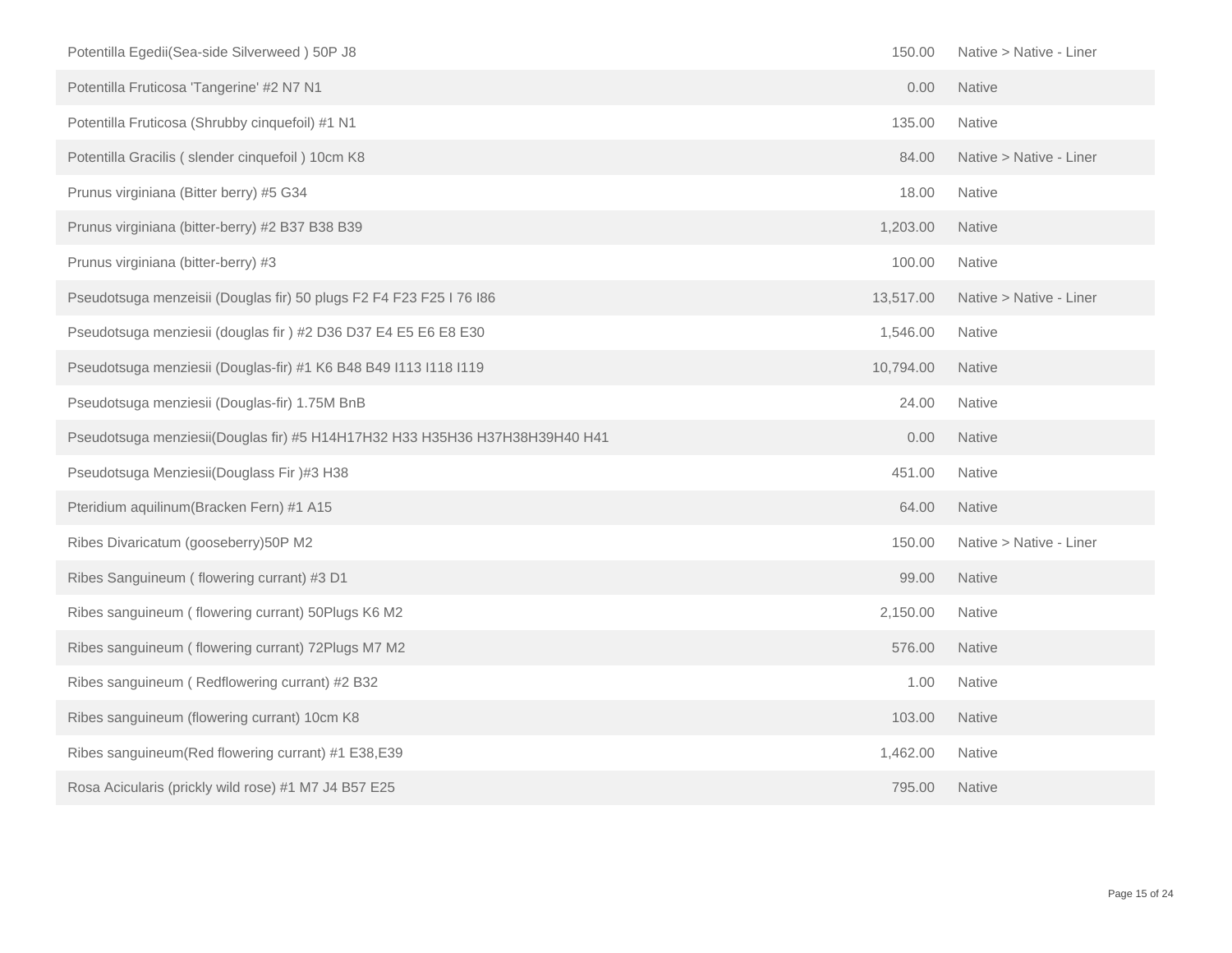| Rosa gymnocarpa (Baldhip rose)#2 B27 B28                            | 69.00     | Native                      |
|---------------------------------------------------------------------|-----------|-----------------------------|
| Rosa gymnocarpa (Baldhip rose) #1 D3                                | 26.00     | Native                      |
| Rosa gymnocarpa (Baldhip Rose) #5 B28                               | 11.00     | Native                      |
| Rosa nutkana (Nootka rose) 10cm K8                                  | 1,558.00  | <b>Native</b>               |
| Rosa nutkana (Nootka rose) #1   13   17   18                        | 38.00     | Native                      |
| Rosa nutkana (Nootka rose) #2 B9 B10 B11 B40 D3 D4                  | 429.00    | <b>Native</b>               |
| Rosa nutkana (Nootka rose) 50 plugs                                 | 1,550.00  | <b>Native</b>               |
| Rosa Rugosa (Japanese rose) #1 K7 I78                               | 169.00    | Native                      |
| Rosa rugosa (Rugosa rose) #2 I78 B56                                | 747.00    | <b>Native</b>               |
| Rosa rugosa (Rugosa Rose) 50 Plugs I                                | 250.00    | Native > Native - Liner     |
| Rosa woodsi(Wood's rose)50 plugs J1                                 | 590.00    | Native > Native - Liner     |
| Rosa woodsii (Wood's rose) #1 D4 E14 E15 E16                        | 1,464.00  | <b>Native</b>               |
| Rosa Woodsii 10 cm                                                  | 1,060.00  | Native > Native - Liner     |
| Rosa Woodsii(Wood's rose) 6cm M6                                    | 2,048.00  | Native                      |
| Rubus calycinoides #1 K2                                            | 50.00     | Native > Native - Container |
| Rubus calycinoides (Creeping Raspberry) 10cm                        | 117.00    | Native > Native - Liner     |
| Rubus calycinoides (Creeping Raspberry) 50P                         | 50.00     | Native > Native - Liner     |
| Rubus leucodermis (whitebark raspberry) #1 F30 F31 F32              | 1,433.00  | Native > Native - Container |
| Rubus leucodermis (whitebark raspberry) 50 plugs K5                 | 390.00    | Native > Native - Liner     |
| Rubus parviflorus (thimbleberry) 50Plug M1 K1                       | 30,967.00 | Native > Native - Liner     |
| Rubus parviflorus (Thimbleberry) 6CM plugs M6                       | 68.00     | Native > Native - Liner     |
| Rubus parviflorus (thimbleberry) #1 I24 I29 I30 I35 I31 I32 I36 I37 | 57.00     | Native > Native - Container |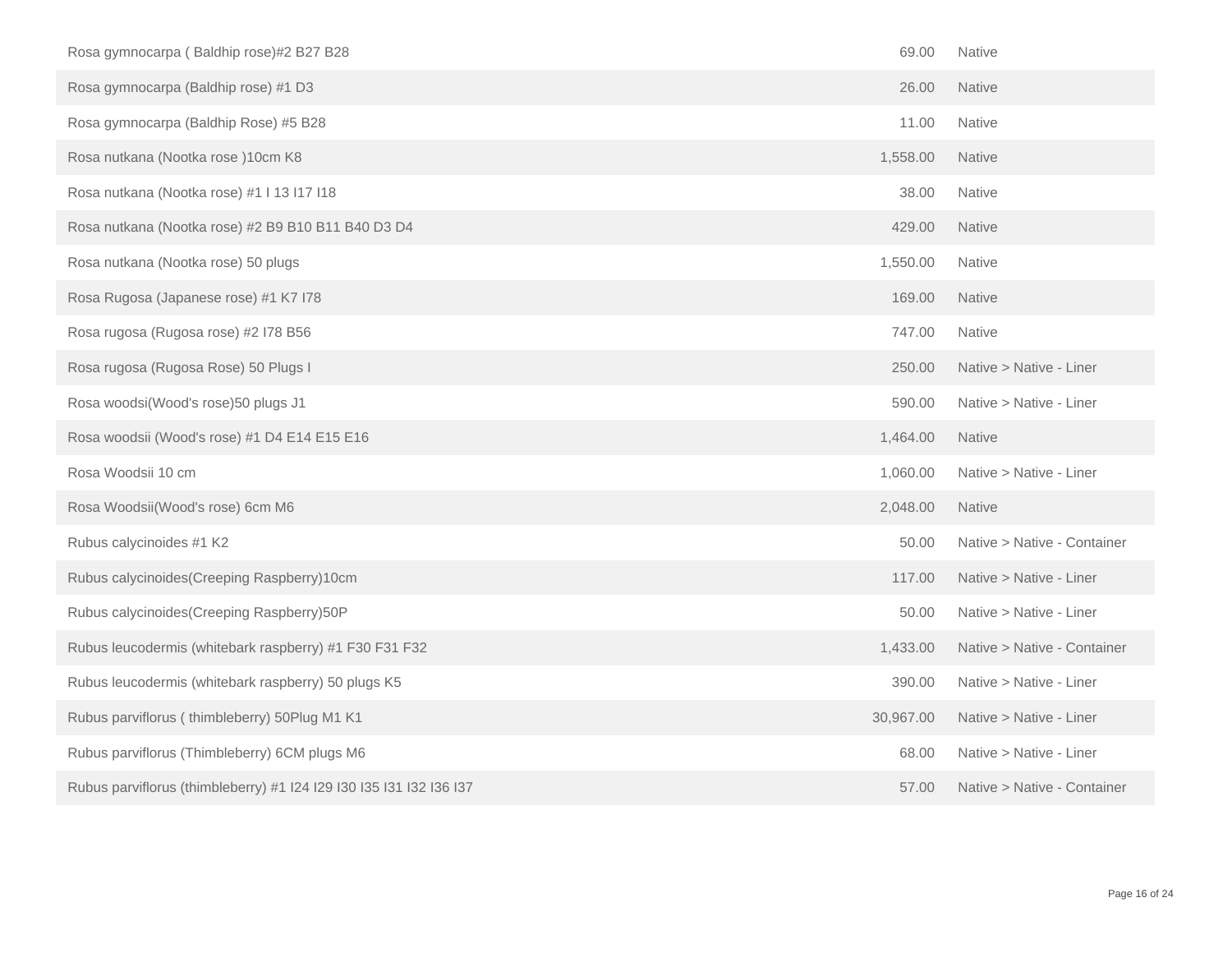| Rubus parviflorus (Thimbleberry) #5 G32                     | 37.00     | Native > Native - Container |
|-------------------------------------------------------------|-----------|-----------------------------|
| Rubus parviflorus (Western thimbleberry) #10 cm M 5 M7      | 25.00     | Native > Native - Liner     |
| Rubus parviflorus(Thimbleberry) #2 D12 D44 D45              | 0.00      | Native > Native - Container |
| Rubus spectabilis (Salmonberry) #1 147 148 149 150 151 1108 | 3,642.00  | Native > Native - Container |
| Rubus spectabilis (salmonberry) #2 D                        | 758.00    | Native > Native - Container |
| Rubus spectabilis (Salmonberry) 50 plugs J1 K1 K9           | 8,103.00  | Native > Native - Liner     |
| Rubus spectabilis (Salmonberry) 50P-M1                      | 26,900.00 | Native > Native - Liner     |
| Rubus Spectabilis (Salmonberry)#3 B29 B30                   | 28.00     | Native > Native - Container |
| Sagittaria latifolia (broadleaf arrowhead) 10cm J8          | 0.00      | Native > Native - Liner     |
| Salicornia pacifica (Pickleweed)50 P                        | 1,200.00  | Native > Native - Liner     |
| Salix Scouleriana (Scouler's Willow) #2 B26                 | 918.00    | Native > Native - Container |
| Salix bebbiana (Bebb's willow) 50Plugs K1                   | 1,399.00  | Native > Native - Liner     |
| Salix Candida (sageleaf willow) 50Plugs K1                  | 1,129.00  | Native > Native - Liner     |
| Salix discolor (pussy willow) #1 A24                        | 412.00    | Native > Native - Container |
| Salix exigua (Narrowleaf willow) #1 A26                     | 108.00    | Native > Native - Container |
| Salix Hookeriana (dune willow) #3 F22                       | 26.00     | Native > Native - Container |
| Salix hookeriana (dune willow) 50 plugs J1                  | 5,830.00  | Native > Native - Liner     |
| Salix hookeriana (Hooker's willow) #2 D14 B26               | 12.00     | Native > Native - Container |
| Salix hookeriana (hooker's willow)#1 A20 A22 A30 A31        | 16.00     | Native > Native - Container |
| Salix lasianadra (pacific willow) #1 A30                    | 169.00    | Native > Native - Container |
| Salix Lasiandra (shining willow) #3 F22                     | 11.00     | Native > Native - Container |
| Salix lucida (Shining willow) #1 A19,A20,A23,A26            | 2,820.00  | Native > Native - Container |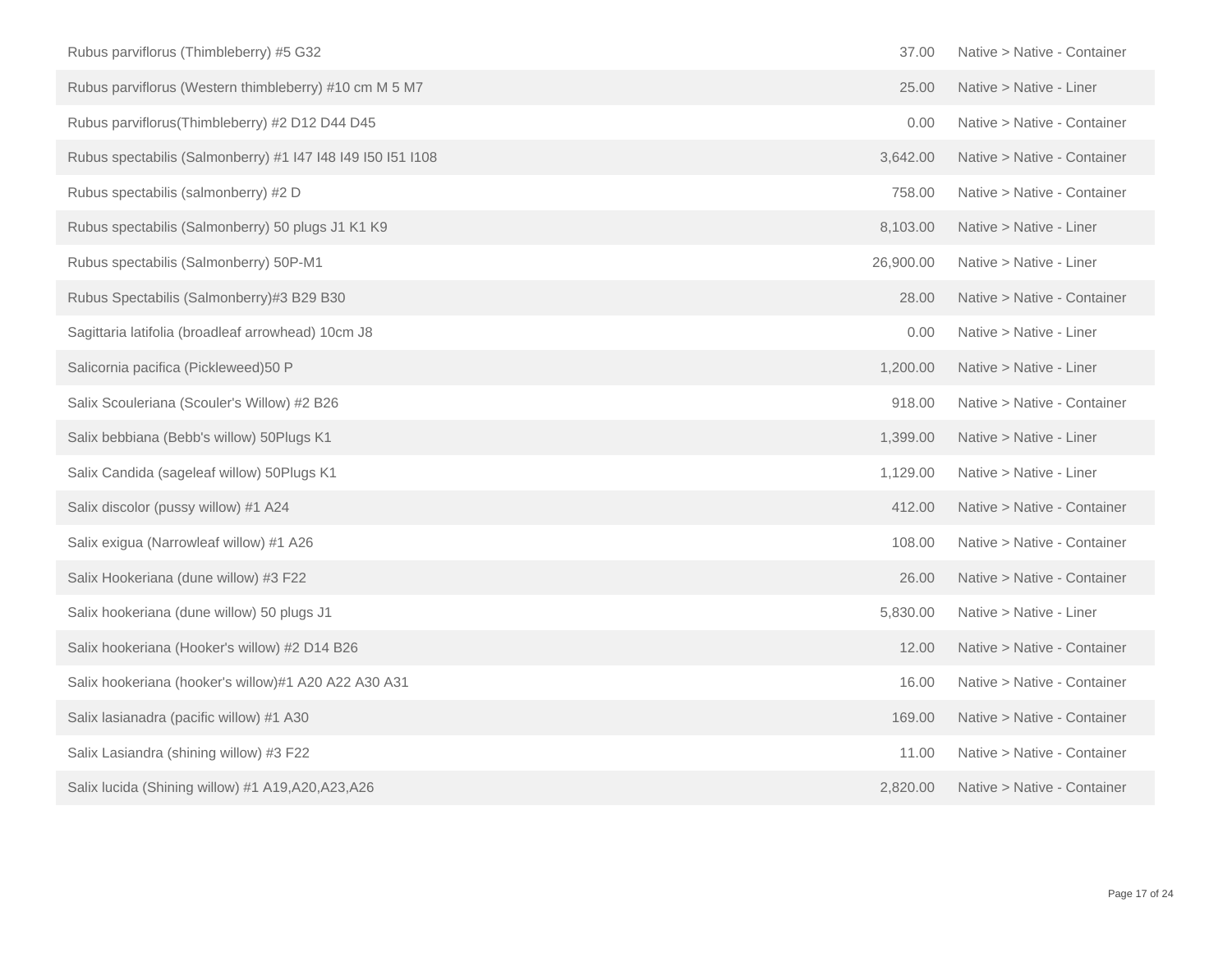| Salix lucida (Shining willow) #2                        | 35.00    | Native > Native - Container |
|---------------------------------------------------------|----------|-----------------------------|
| Salix lucida (Shining willow) #50 Plugs K9              | 5,933.00 | <b>Native</b>               |
| Salix lucida ssp. Lasiandra (Pacific willow) 50p        | 0.00     | Native > Native - Liner     |
| Salix Lucida( Pacific Willow) #10                       |          | <b>Native</b>               |
| Salix lutea (yellow willow) #1 A29                      | 74.00    | Native > Native - Container |
| Salix scouleriana (Scouler's willow) #1 A31 A34 A35     | 1,480.00 | Native > Native - Container |
| Salix Scouleriana (Scouler's willow) #3 F22             | 24.00    | Native > Native - Container |
| Salix scouleriana (Scouler's willow) #5 D14             | 3.00     | Native > Native - Container |
| Salix scouleriana (Scouler's willow) 50 plugs F36       | 100.00   | Native > Native - Liner     |
| Salix Sitchensis (Sitka willow) 50 Plugs 168 J9         | 3,692.00 | <b>Native</b>               |
| Salix sitchensis (Sitka willow) #1 A25 A26              | 1,394.00 | Native > Native - Container |
| Salix sitchensis(Sitka willow) #2 B26 D13               | 357.00   | Native > Native - Container |
| Sambucus Caerulea (blue elderberry) #1 I45 I109         | 1.00     | Native > Native - Container |
| Sambucus cerulea (blue elderberry) 10cm K6              | 132.00   | Native > Native - Liner     |
| Sambucus racemosa (Red elderberry) 10cm K5 M2           | 420.00   | Native > Native - Liner     |
| Sambucus racemosa (red elderberry) #1 A17 A18           | 29.00    | Native > Native - Container |
| Sambucus racemosa (Red elderberry) #3 K7                | 0.00     | Native > Native - Container |
| Sambucus racemosa (Red elderberry) 6cm K8               | 96.00    | Native > Native - Liner     |
| Sambucus racemosa (red elderberry)#2 K2 J4 A18          | 13.00    | Native > Native - Container |
| Sarcocornia pacifica (Pacific swampfire) 50 plugs F37   | 703.00   | Native > Native - Liner     |
| Schoenoplectus acutus 50 plugs F17                      | 650.00   | Native > Native - Liner     |
| Scirpus acutus (Schoenoplectus acutus) 50 plugs F17 I75 | 380.00   | Native > Native - Liner     |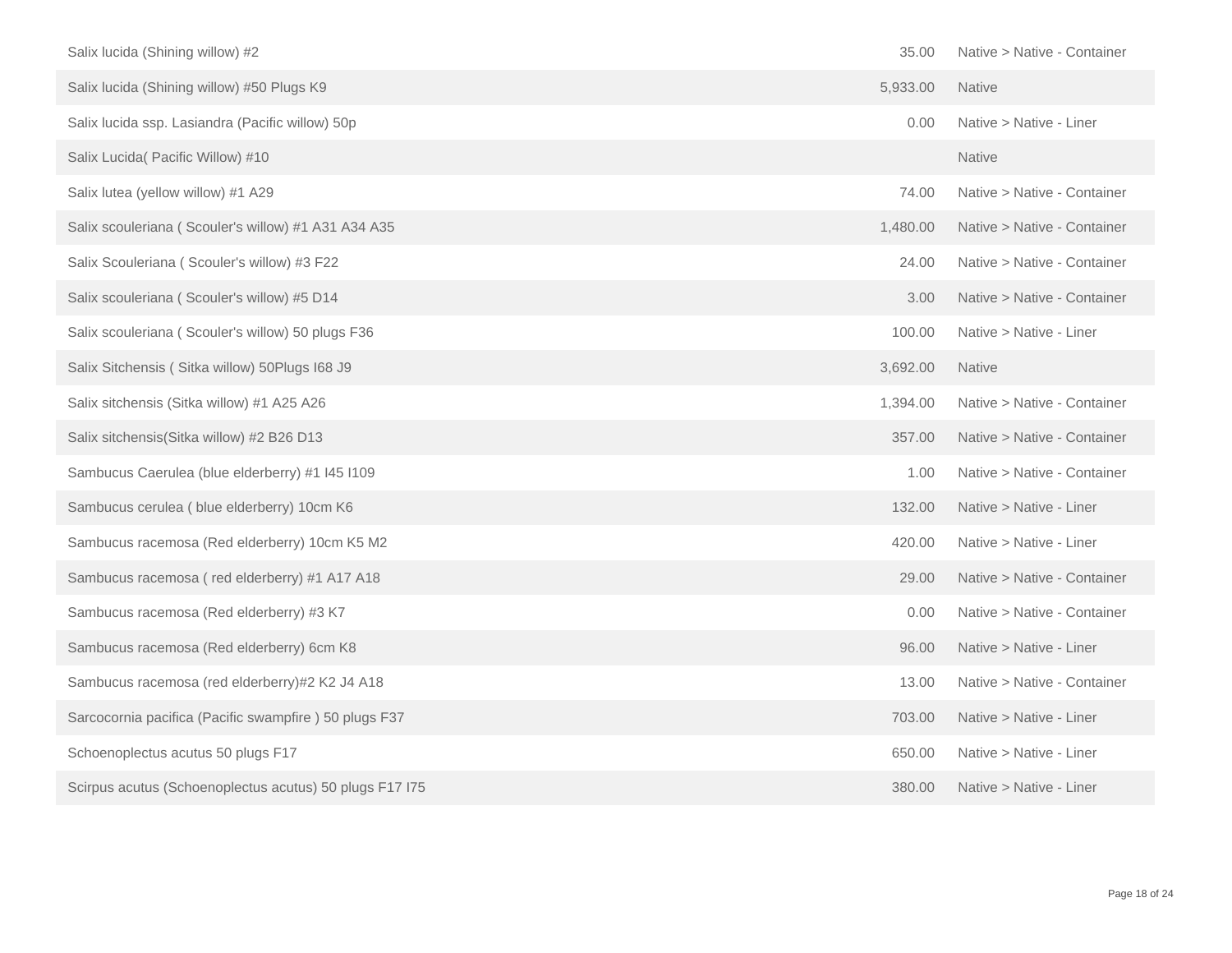| Scirpus americanus (chairmaker's bulrush) 50 plugs F18  | 1,450.00 | Native > Native - Liner     |
|---------------------------------------------------------|----------|-----------------------------|
| Scirpus cyperinus (Woolgrass) #1 J9                     | 120.00   | Native > Native - Container |
| Scirpus cyperinus (woolgrass) 50 plugs K8 F17           | 2,350.00 | Native > Native - Liner     |
| Scirpus lacustris validus 50 plugs F17 J2 J9            | 405.00   | Native > Native - Liner     |
| Scirpus maritimus (Bolboschoenus maritimus) 50 plugs J8 | 1,650.00 | Native > Native - Liner     |
| Scirpus microcarpus (panicled bulrush) #1 P             | 81.00    | Native > Native - Container |
| Scirpus microcarpus (panicled bulrush) 10cm J9          | 588.00   | Native > Native - Liner     |
| Scirpus microcarpus (panicled bulrush) 50 plugs F17     | 243.00   | Native > Native - Liner     |
| Shepherdia canadensis (Canada buffaloberry) #1 F13 l81  | 0.00     | Native > Native - Container |
| Solidago Canadensis (Canada goldenrod) 10cm K8          | 425.00   | Native > Native - Liner     |
| Solidago Canadensis (Canadian goldenrod) 50 plugs K5    | 225.00   | Native > Native - Liner     |
| Sorbus scopulina (western mountain ash) #5 G29          | 67.00    | Native > Native - Container |
| Sorbus scopulina (western mountain ash) 50P M2          | 50.00    | Native > Native - Liner     |
| Sorbus Sitchensis (western mountain ash) #1 I23         | 76.00    | Native > Native - Container |
| Sorbus sitchensis (western mountain ash) #5             | 0.00     | Native > Native - Container |
| Sorbus Sitchensis (Western mountain ash)#3 G15          | 91.00    | Native > Native - Container |
| Sorbus sitchensis (western mountain ash) #2 B41         | 4.00     | Native > Native - Container |
| Spirea betulifolia (birchleaf spirea) #2 E42            | 185.00   | Native > Native - Container |
| Spirea betulifolia (White spirea) #1 I52                | 484.00   | Native > Native - Container |
| Spirea betulifolia (White spirea) 10cm                  | 165.00   | Native > Native - Liner     |
| Spirea douglasii (hardhack) #5 G14                      | 81.00    | Native > Native - Container |
| Spirea douglasii (Hardhack) 50 plugs J8                 | 1,850.00 | Native > Native - Liner     |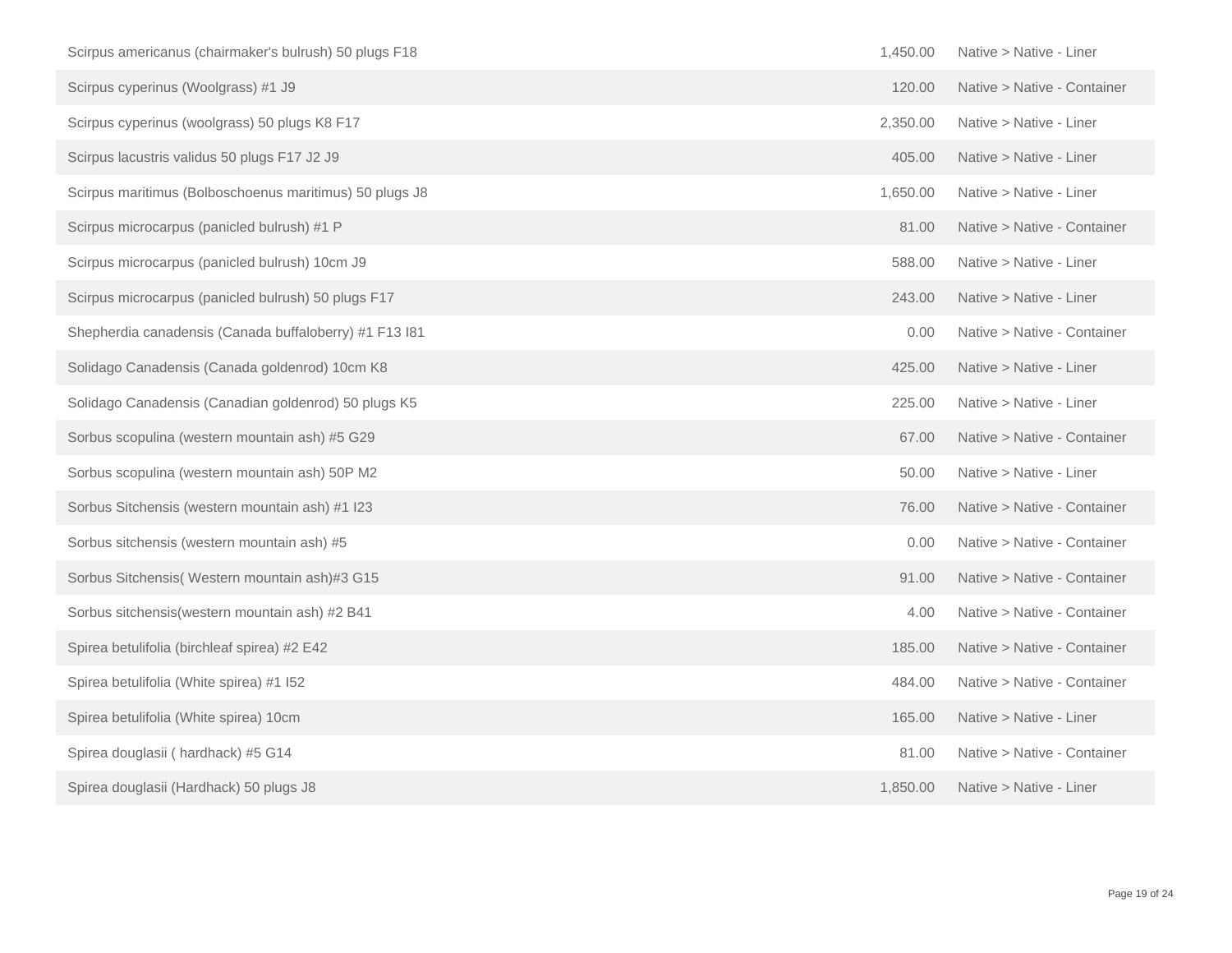| Spirea douglasii (hardhack) #2 D41 D42 D43 D41 D42 D43 | 2.00      | Native > Native - Container |
|--------------------------------------------------------|-----------|-----------------------------|
| Spirea douglasii (Hardhack)10cm K8                     | 397.00    | Native > Native - Liner     |
| Spirea douglasii(Hardhack) #1 I53 I55 I116             | 2,453.00  | Native > Native - Container |
| Spirea Douglasii(Hardhack) 50 p - J1 J8                | 10,000.00 | Native > Native - Liner     |
| Streptopus amplexifolius (Watermelon berry) #2 N2      | 3.00      | Native > Native - Container |
| Symphoricarpos Albus (snowberry) #5 G12                | 0.00      | Native > Native - Container |
| Symphoricarpos Albus (snowberry) 50Plugs K9            | 2,518.00  | Native > Native - Liner     |
| Symphoricarpos mollis (Creeping Snowberry)#5 f9        | 1.00      | Native > Native - Container |
| Symphoricarpus albus (snowberry) #1 I2 I63 I90 I92     | 2,144.00  | Native > Native - Container |
| Symphoricarpus albus (snowberry) #3 G12                | 117.00    | Native > Native - Container |
| Symphoricarpus Albus (Snowberry)50p J1                 | 24,150.00 | Native > Native - Liner     |
| Symphoricarpus Albus 10cm                              | 200.00    | Native > Native - Liner     |
| Symphoricarpus mollis (creeping snowberry) #1 F9       | 3.00      | Native > Native - Container |
| Symphricarpus albus (snowberry) #2 D51 D52 D53 D54     | 4.00      | Native > Native - Container |
| Taxus bravifolia (Pacific yew) #1                      | 0.00      | Native > Native - Container |
| Taxus Bravifolia (Pacific Yew) 72 P M2                 | 360.00    | Native                      |
| Taxus Brevifolia (Pacific yew) #2 I                    | 44.00     | Native > Native - Container |
| Taxus Brevifolia ( Pacific yew) 50P M2                 | 200.00    | Native > Native - Liner     |
| Taxus Brevifolia(Pacific Yew) #3 N7                    | 11.00     | Native > Native - Container |
| Tellima Grandiflora (bigflower tellima) 10cm J8        | 416.00    | Native > Native - Liner     |
| Thuja occidentalis 'samaragd' #1 B17 B18               | 1,008.00  | Native > Native - Container |
| Thuja occidentalis 'Smaragd' #10                       | 332.00    | Native > Native - Container |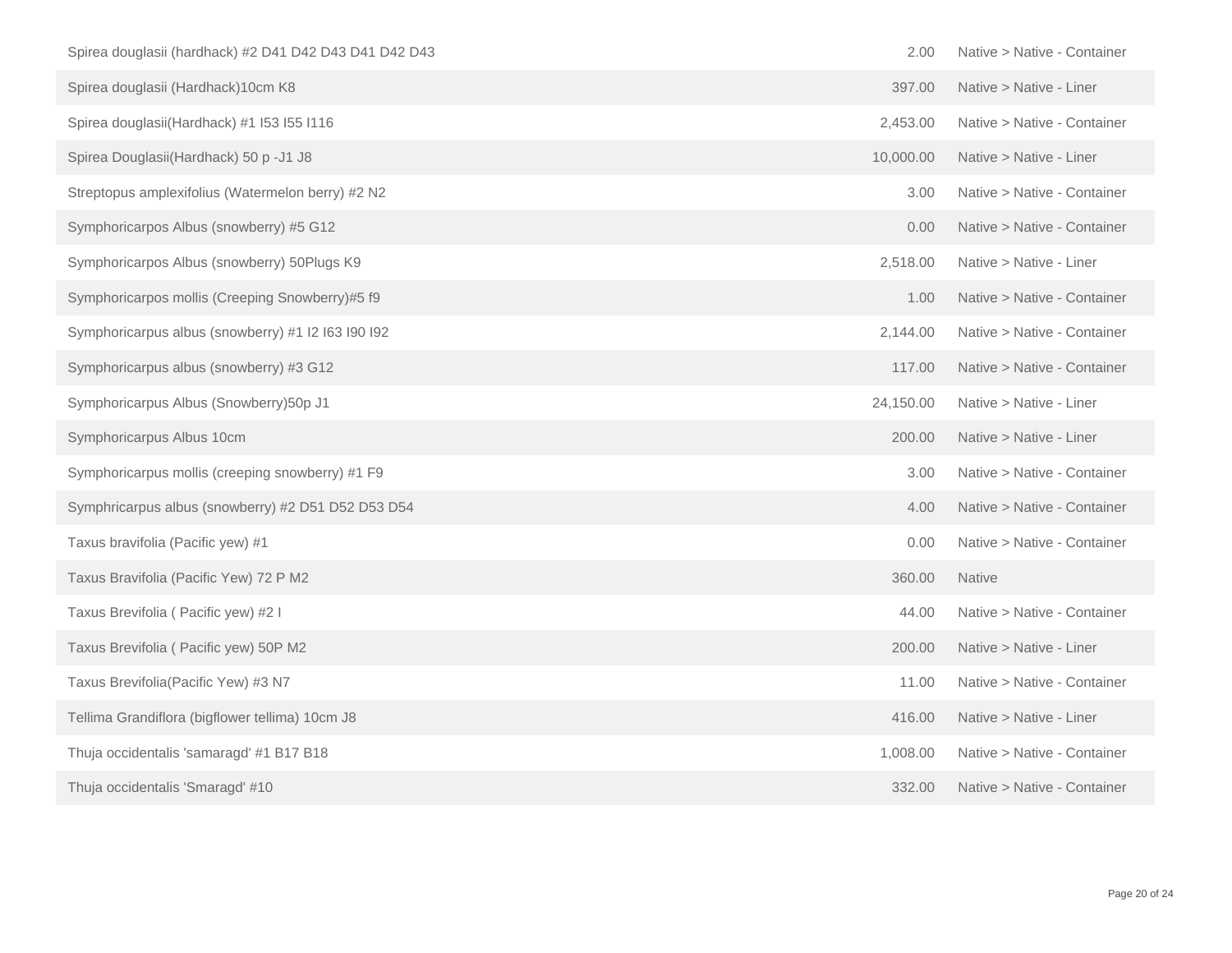| Thuja occidentalis 'Smaragd' #10 L13 L14 L40                                                             | 13.00     | Native > Native - Container |
|----------------------------------------------------------------------------------------------------------|-----------|-----------------------------|
| Thuja Occidentalis 'Smaragd'#1 B16                                                                       | 30.00     | Native > Native - Container |
| Thuja Occidentalis 'Smaragd'#2 B17                                                                       | 407.00    | Native > Native - Container |
| Thuja Occidentalis Smaragd #7                                                                            | 7.00      | Native > Native - Container |
| Thuja Occidentalis (Smaragd) #5 D17                                                                      | 1.00      | Native > Native - Container |
| Thuja plicata 'Excelsa' BnB -N                                                                           | 57.00     | <b>Native</b>               |
| Thuja plicata 'Excelsa' (Excelsa red cedar) #2                                                           | 100.00    | Native > Native - Container |
| Thuja plicata 'excelsa' #1 E29 E31                                                                       | 774.00    | Native > Native - Container |
| Thuja plicata (Western red cedar) #1 D5 D6 D20 D21 I94 I95 I96 I97 I98 I99 I100 I102 I103 I104 I105 I106 | 5,376.00  | Native > Native - Container |
| Thuja Plicata (western red cedar) #3 H23                                                                 | 220.00    | <b>Native</b>               |
| Thuja plicata (Western red cedar) #5 D14 D16 D17 D23 D24 D25                                             | 4.00      | Native > Native - Container |
| Thuja Plicata (Western Red Cedar) B&B                                                                    | 470.00    | Native > Native - Container |
| Thuja plicata (Western redcedar) #10 L10 L16 L17 L24 L25                                                 | 8.00      | Native > Native - Container |
| Thuja plicata (western redcedar) #2 B24 B25 D18 D19 D22                                                  | 144.00    | Native > Native - Container |
| Thuja plicata 50 plugs J8 I79 I82 I85 I87 I88 I89                                                        | 20,110.00 | Native > Native - Liner     |
| Thuja Plicata Excelsa#15 L11                                                                             | 45.00     | Native > Native - Container |
| Thuja Plicata(Western Red Cedar) #5 N8 H7 H8 H9                                                          | 1,313.00  | Native > Native - Container |
| Thuja Plicata(western Red ceder)#15 L12 L15                                                              | 58.00     | Native > Native - Container |
| Tolmiea Menziesii (piggyback plant) 10cm I6                                                              | 360.00    | Native > Native - Liner     |
| Triglochin Maritima (Seaside arrowgrass) 50Plugs I75 J9                                                  | 9.00      | Native > Native - Liner     |
| Triglochin maritima (Seaside arrowgrass) 10cm K8                                                         | 60.00     | Native > Native - Liner     |
| Triteleia Laxa (Ithuriel's spear) 10cm I67                                                               | 90.00     | Native > Native - Liner     |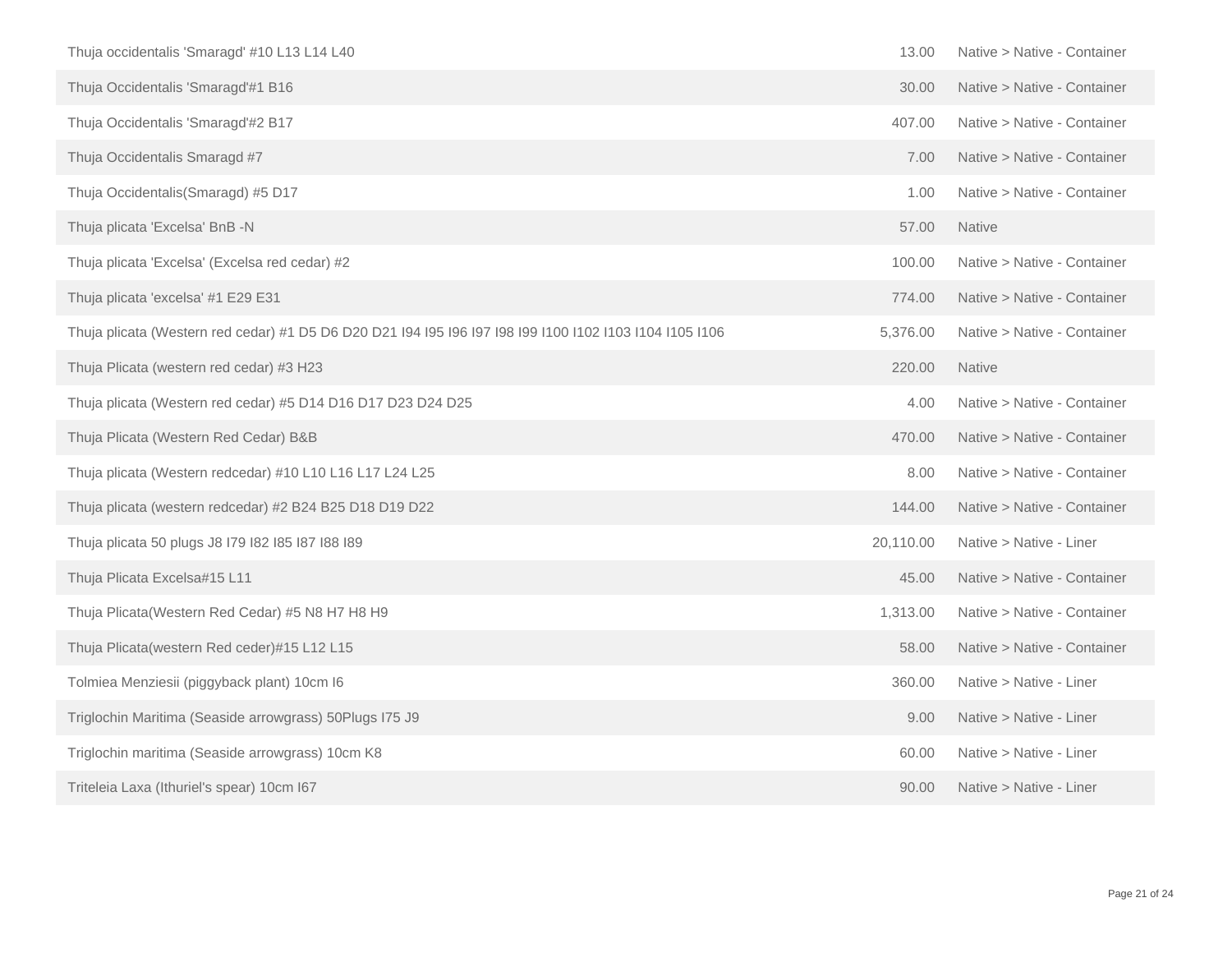| Tsuga hetrophylla (western hemlock) 50 plugs M3 K9        | 5,280.00 | Native > Native - Liner     |
|-----------------------------------------------------------|----------|-----------------------------|
| Tsuga Hetrophylla (western hemlock) #3 B5                 | 125.00   | Native > Native - Container |
| Tsuga Hetrophylla (western hemlock) #7 L10 L11            | 6.00     | Native > Native - Container |
| Tsuga hetrophylla (Western hemlock) #15 A                 | 94.00    | Native > Native - Container |
| Tsuga hetrophylla (Western hemlock) #1 I57 I58 I117 I119  | 5,799.00 | Native > Native - Container |
| Tsuga hetrophylla (Western hemlock) #10 L12 A             | 13.00    | Native > Native - Container |
| Tsuga hetrophylla (Western hemlock) #2 D58 D59D62 D63     | 2,084.00 | Native > Native - Container |
| Tsuga hetrophylla (western hemlock) #5 B5 H43             | 273.00   | Native > Native - Container |
| Tsuga mertensiana (mountain hemlock) #1                   | 95.00    | Native > Native - Container |
| Tsuga mertensiana (mountain hemlock) #5 H16               | 2.00     | Native > Native - Container |
| Typha Latifolia (Bulrush) #1 P16 P9 M2 P4P5               | 579.00   | Native > Native - Container |
| Typha latifolia (Bulrush) #1 P4 P3 P2                     | 556.00   | Native > Native - Container |
| Typha latifolia (Bulrush) 50 plugs K11                    | 1,332.00 | Native > Native - Liner     |
| Vaccinium membranaceum( huckleberry) #1 A22               | 100.00   | Native > Native - Container |
| Vaccinium corymbosum 'Bluecrop' (Highbush Blueberry)#3 N  | 19.00    | Native > Native - Container |
| Vaccinium membraceum (huckleberry) 32 plugs K8            | 1,500.00 | Native > Native - Liner     |
| Vaccinium membranaceum (huckleberry) 6cm K8               | 184.00   | Native > Native - Liner     |
| Vaccinium membranaceum (huckleberry) 50 Plugs K9 M6       | 6,350.00 | Native > Native - Liner     |
| Vaccinium membranaceum (Mountain huckleberry) 10 CM K7 K8 | 540.00   | Native > Native - Liner     |
| Vaccinium myrtilloides (common blueberry) #1 F34          | 100.00   | Native > Native - Container |
| Vaccinium myrtilloides (common blueberry) 50plugs I68     | 3,200.00 | Native > Native - Liner     |
| Vaccinium myrtiloides (common blueberry) 32plugs K6       | 368.00   | Native > Native - Liner     |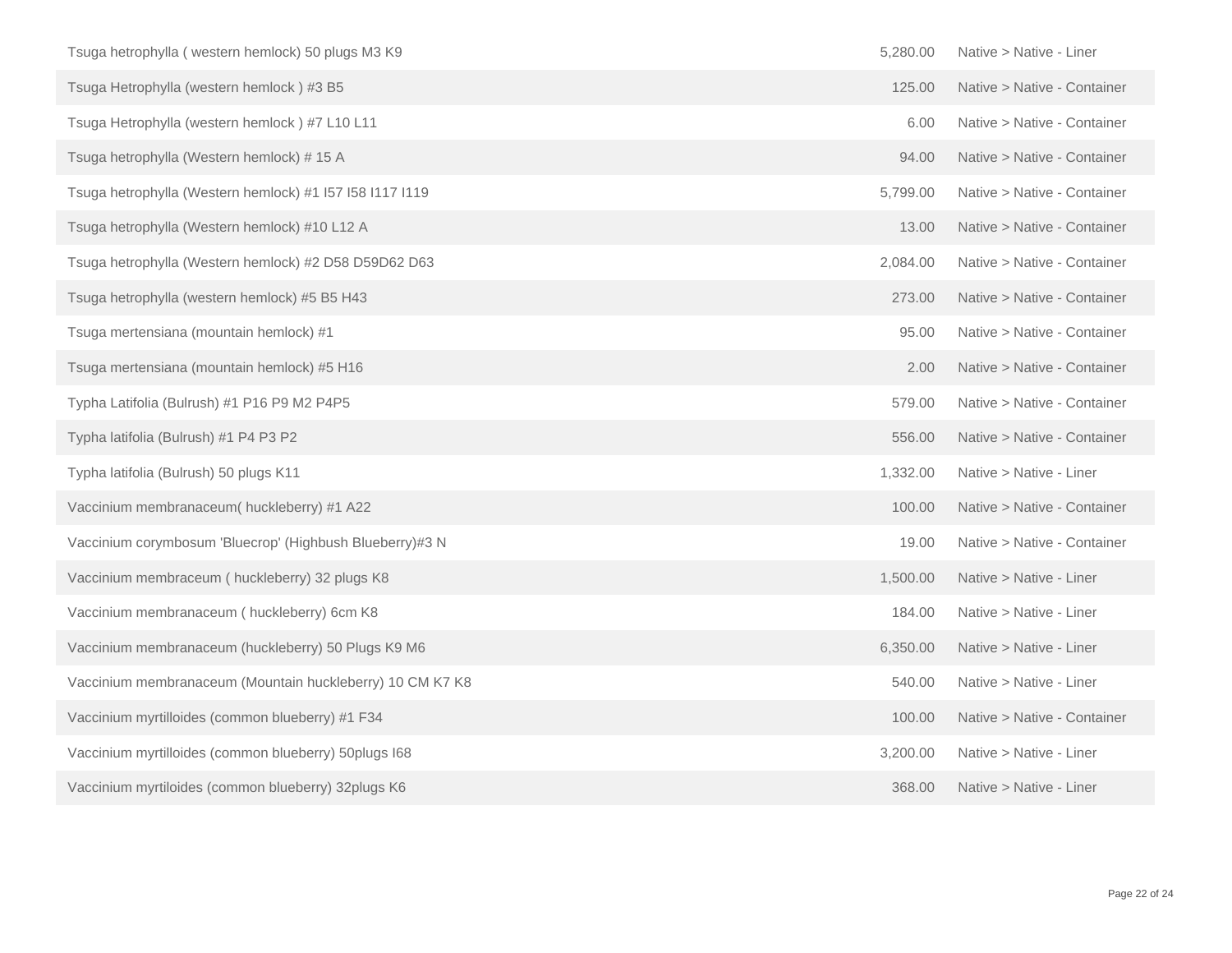| Vaccinium ovalifolium (Mountain blueberry) 50 plugs K8         | 1,896.00 | Native > Native - Liner     |
|----------------------------------------------------------------|----------|-----------------------------|
| Vaccinium ovalifolium(oval-leaved blueberry)#1 A14 P11 P12 P14 | 636.00   | Native > Native - Container |
| Vaccinium ovatum (evergreen huckleberry) #1 N2 M2 K2 K6        | 2,204.00 | Native > Native - Container |
| Vaccinium Ovatum (evergreen huckleberry) #3 M3 K3              | 128.00   | Native > Native - Container |
| Vaccinium ovatum (evergreen huckleberry) 10cm K8               | 380.00   | Native > Native - Liner     |
| Vaccinium ovatum (evergreen huckleberry) 72 P M2               | 2,661.00 | Native > Native - Liner     |
| Vaccinium ovatum (evergreen huckleberry) 6cm K6                | 100.00   | Native > Native - Liner     |
| Vaccinium ovatum(Evergreen huckleberry) #2 K2                  | 229.00   | Native > Native - Container |
| Vaccinium parvifolium (Red huckleberry)#3 F15                  | 6.00     | Native > Native - Container |
| Vaccinium parvifolium (Red huckleberry) #1 E48 E49 N1 M2 K2    | 1,138.00 | Native > Native - Container |
| Vaccinium parvifolium (Red huckleberry) #2 I98                 | 3.00     | Native > Native - Container |
| Vaccinium parvifolium (Red huckleberry) 10cm M5 K7             | 1,405.00 | Native > Native - Liner     |
| Vaccinium parvifolium (Red huckleberry) 50 plugs J8            | 379.00   | Native > Native - Liner     |
| Vaccinium parvifolium (Red huckleberry) 6cm K8                 | 1,024.00 | Native > Native - Liner     |
| Vaccinium uliginosum (Bog bilberry) #1 A22                     | 664.00   | Native > Native - Container |
| Vaccinium uliginosum (Bog bilberry) #1 A23                     | 300.00   | Native > Native - Liner     |
| Vaccinium ursinum (Bog blueberries) #1 A20                     | 252.00   | Native > Native - Container |
| Vaccinium vitis-idaea (Lingonberry) #1 k5 VB                   | 852.00   | Native > Native - Container |
| Viburnum edule (squashberry) 10cm K6                           | 504.00   | Native > Native - Liner     |
| Viburnum edule (highbush cranberry) #1 I93                     | 108.00   | Native > Native - Container |
| Viburnum edule (squashberry) 10cm K5 K6                        | 554.00   | Native > Native - Liner     |
| Viburnum edule (squashberry) 6cm K6                            | 0.00     | Native > Native - Liner     |